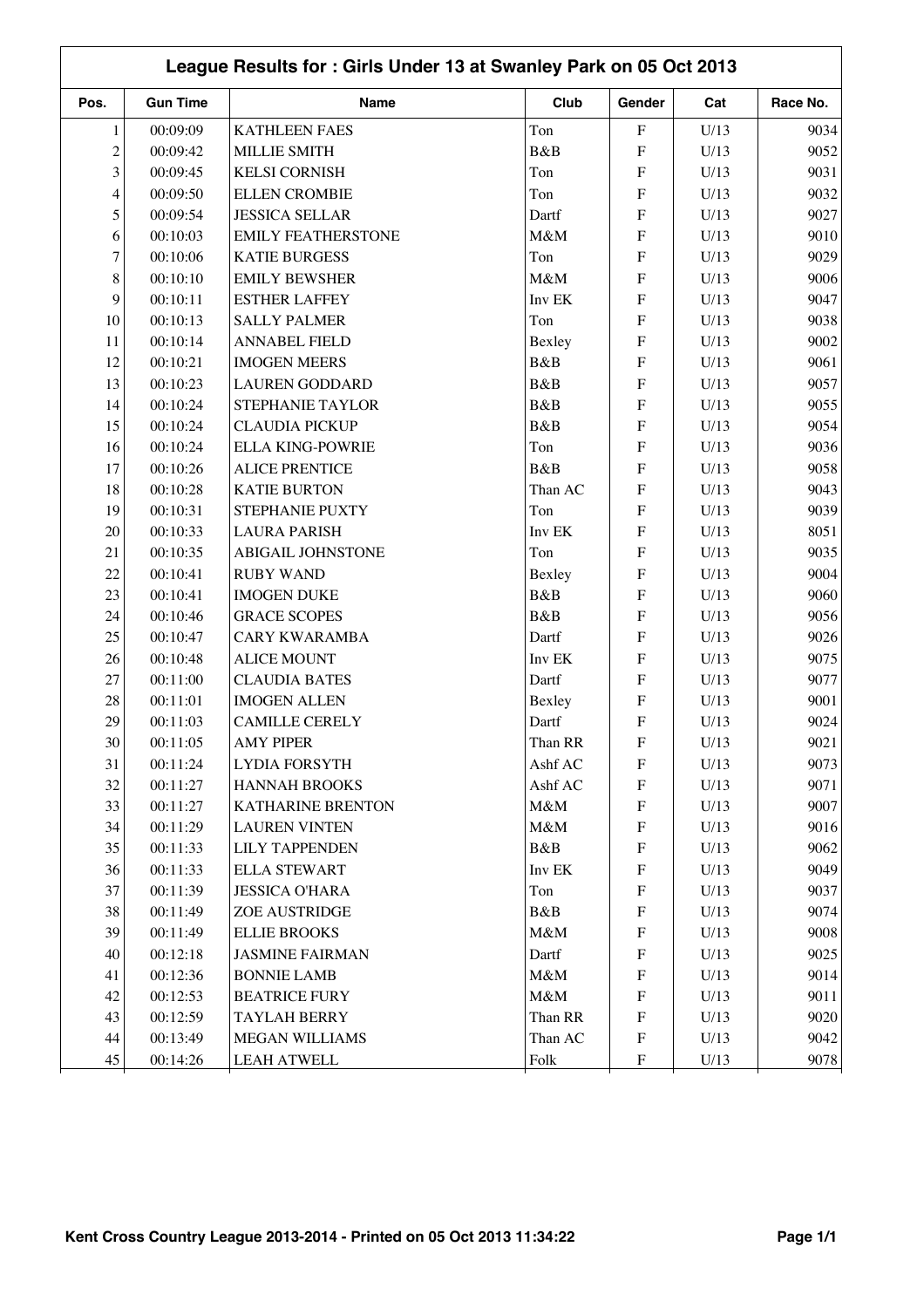|                | League Results for: Boys Under 13 at Swanley Park on 05 Oct 2013 |                        |            |             |      |          |  |
|----------------|------------------------------------------------------------------|------------------------|------------|-------------|------|----------|--|
| Pos.           | <b>Gun Time</b>                                                  | Name                   | Club       | Gender      | Cat  | Race No. |  |
| 1              | 00:10:30                                                         | MICHAEL EAGLING        | B&B        | $\mathbf M$ | U/13 | 4047     |  |
| $\overline{c}$ | 00:10:36                                                         | <b>ALEX KAVANAGH</b>   | Than RR    | $\mathbf M$ | U/13 | 4008     |  |
| 3              | 00:10:41                                                         | PETER GUY              | B&B        | $\mathbf M$ | U/13 | 4049     |  |
| $\overline{4}$ | 00:10:44                                                         | TOM SIMPSON            | Camb H     | $\mathbf M$ | U/13 | 4034     |  |
| 5              | 00:10:46                                                         | HENRI-JAMES COWIE      | B&B        | $\mathbf M$ | U/13 | 4064     |  |
| 6              | 00:10:46                                                         | <b>GEORGE POPE</b>     | B&B        | $\mathbf M$ | U/13 | 4055     |  |
| $\tau$         | 00:10:50                                                         | <b>ISAAC MILHAM</b>    | M&M        | $\mathbf M$ | U/13 | 4042     |  |
| 8              | 00:10:59                                                         | <b>HUGHIE COLEMAN</b>  | Than RR    | $\mathbf M$ | U/13 | 4009     |  |
| 9              | 00:10:59                                                         | <b>QUINN AUSTIN</b>    | <b>MPP</b> | $\mathbf M$ | U/13 | 4015     |  |
| 10             | 00:11:08                                                         | <b>CAMERON MACRAE</b>  | Than AC    | $\mathbf M$ | U/13 | 4025     |  |
| 11             | 00:11:13                                                         | ANGUS HARRINGTON       | B&B        | $\mathbf M$ | U/13 | 4050     |  |
| 12             | 00:11:15                                                         | OLIVER PLUNKETT        | Ton        | $\mathbf M$ | U/13 | 4021     |  |
| 13             | 00:11:16                                                         | <b>JOSEPH LAFFEY</b>   | Inv EK     | $\mathbf M$ | U/13 | 4027     |  |
| 14             | 00:11:16                                                         | <b>LEWIS STICKINGS</b> | B&B        | $\mathbf M$ | U/13 | 4059     |  |
| 15             | 00:11:16                                                         | <b>LEWIS WARREN</b>    | B&B        | $\mathbf M$ | U/13 | 4063     |  |
| 16             | 00:11:22                                                         | <b>BASHIRI RYAN</b>    | M&M        | $\mathbf M$ | U/13 | 4039     |  |
| 17             | 00:11:23                                                         | <b>EWAN WOOD</b>       | Ton        | $\mathbf M$ | U/13 | 4024     |  |
| 18             | 00:11:31                                                         | <b>MAX TAYLOR</b>      | Dartf      | $\mathbf M$ | U/13 | 4071     |  |
| 19             | 00:11:38                                                         | <b>KIT WEAR</b>        | Inv EK     | $\mathbf M$ | U/13 | 4069     |  |
| 20             | 00:11:38                                                         | DOUGLAS NOEL           | Inv EK     | $\mathbf M$ | U/13 | 4031     |  |
| 21             | 00:11:41                                                         | REEGAN ARCHER          | $M\&M$     | $\mathbf M$ | U/13 | 4043     |  |
| 22             | 00:11:43                                                         | <b>COLEMAN CORRY</b>   | B&B        | $\mathbf M$ | U/13 | 4046     |  |
| 23             | 00:11:46                                                         | <b>JAMES KINGSTON</b>  | Ton        | $\mathbf M$ | U/13 | 4020     |  |
| 24             | 00:11:48                                                         | <b>HARVEY BYARD</b>    | Ton        | $\mathbf M$ | U/13 | 4045     |  |
| 25             | 00:11:50                                                         | <b>BEN GARDINER</b>    | B&B        | $\mathbf M$ | U/13 | 4048     |  |
| 26             | 00:11:50                                                         | <b>MATTHEW ROACH</b>   | Bexley     | ${\bf M}$   | U/13 | 4002     |  |
| $27\,$         | 00:11:50                                                         | <b>CALLUM MYATT</b>    | B&B        | $\mathbf M$ | U/13 | 4053     |  |
| 28             | 00:11:51                                                         | <b>BEN MCNALLY</b>     | Dartf      | $\mathbf M$ | U/13 | 4072     |  |
| 29             | 00:11:52                                                         | <b>FELIX BROOKS</b>    | Ton        | $\mathbf M$ | U/13 | 3086     |  |
| 30             | 00:11:52                                                         | HENRY SWANDALE         | Than RR    | M           | U/13 | 4014     |  |
| 31             | 00:11:52                                                         | <b>CAMERON SHARP</b>   | Dartf      | ${\bf M}$   | U/13 | 4032     |  |
| 32             | 00:11:58                                                         | <b>HARRISON PARKER</b> | B&B        | $\mathbf M$ | U/13 | 4054     |  |
| 33             | 00:12:16                                                         | <b>GARTH DUGMORE</b>   | Inv EK     | ${\bf M}$   | U/13 | 4028     |  |
| 34             | 00:12:22                                                         | <b>OLIVER DAVIES</b>   | Than RR    | $\mathbf M$ | U/13 | 4011     |  |
| 35             | 00:12:32                                                         | <b>CAMERON SWATTON</b> | B&B        | $\mathbf M$ | U/13 | 4061     |  |
| 36             | 00:12:33                                                         | <b>ROBERT SUCKLING</b> | B&B        | $\mathbf M$ | U/13 | 4060     |  |
| 37             | 00:12:45                                                         | <b>JACK SMITH</b>      | Bexley     | $\mathbf M$ | U/13 | 4003     |  |
| 38             | 00:12:46                                                         | <b>MARCUS HENBEST</b>  | Ton        | ${\bf M}$   | U/13 | 4019     |  |
| 39             | 00:12:51                                                         | <b>REGAN THOMAS</b>    | Bexley     | $\mathbf M$ | U/13 | 4074     |  |
| 40             | 00:13:16                                                         | WILLIAM JENNINGS       | Than RR    | ${\bf M}$   | U/13 | 4012     |  |
| 41             | 00:13:31                                                         | <b>ALEX HOLLIDAY</b>   | Inv EK     | ${\bf M}$   | U/13 | 4075     |  |
| $42\,$         | 00:13:32                                                         | ALF PERCIVAL           | $M\&M$     | M           | U/13 | 4040     |  |
| 43             | 00:13:36                                                         | <b>LUKE LINDUS</b>     | Bexley     | $\mathbf M$ | U/13 | 4001     |  |
| 44             | 00:13:56                                                         | <b>TOBY BARNES</b>     | Padd W     | M           | U/13 | 4065     |  |
| 45             | 00:15:01                                                         | <b>NATHAN BOSTAN</b>   | $M\&M$     | ${\bf M}$   | U/13 | 4041     |  |
| 46             | 00:15:04                                                         | <b>ROWAN BURFORD</b>   | Dartf      | $\mathbf M$ | U/13 | 4070     |  |
| $47\,$         | 00:15:09                                                         | THOMAS FEREBEE         | Bexley     | M           | U/13 | 4004     |  |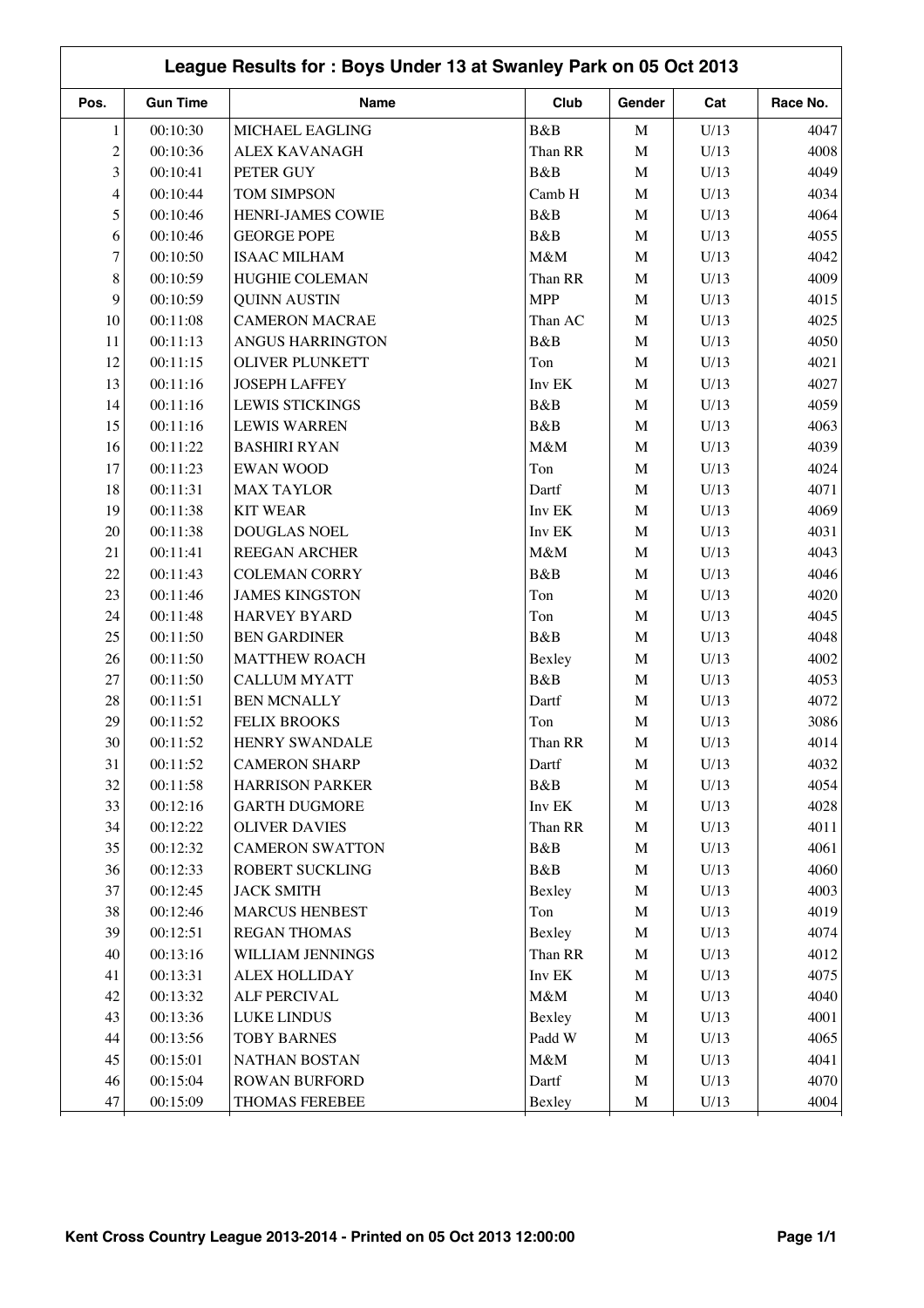|                                                            |                           | League Results for: Girls Under 15 at Swanley Park on 05 Oct 2013 |          |  |  |  |  |  |
|------------------------------------------------------------|---------------------------|-------------------------------------------------------------------|----------|--|--|--|--|--|
| Club<br>Pos.<br><b>Gun Time</b><br>Name                    | Gender                    | Cat                                                               | Race No. |  |  |  |  |  |
| 00:10:19<br><b>SABRINA SINHA</b><br>Camb H<br>$\mathbf{1}$ | ${\bf F}$                 | U/15                                                              | 8082     |  |  |  |  |  |
| $\overline{c}$<br>00:10:33<br><b>JESSICA KEENE</b><br>B&B  | $\boldsymbol{\mathrm{F}}$ | U/15                                                              | 8060     |  |  |  |  |  |
| 3<br>00:10:49<br><b>HOLLY PAGE</b><br>Dartf                | ${\bf F}$                 | U/15                                                              | 8030     |  |  |  |  |  |
| B&B<br>4<br>00:10:57<br><b>NAOMI KINGSTON</b>              | $\mathbf F$               | U/15                                                              | 8076     |  |  |  |  |  |
| 5<br>00:10:59<br><b>KELSEY FUSS</b><br>B&B                 | $\mathbf F$               | U/15                                                              | 8065     |  |  |  |  |  |
| 6<br>00:11:02<br>YASMIN AUSTRIDGE<br>B&B                   | $\mathbf F$               | U/15                                                              | 8074     |  |  |  |  |  |
| 7<br>00:11:12<br><b>ELLA FOX</b><br>Inv EK                 | ${\bf F}$                 | U/15                                                              | 8047     |  |  |  |  |  |
| 8<br>B&B<br>00:11:17<br><b>GEORGINA TAYLOR</b>             | ${\bf F}$                 | U/15                                                              | 8062     |  |  |  |  |  |
| 9<br>00:11:17<br><b>CHLOE SHARP</b><br>Dartf               | $\mathbf{F}$              | U/15                                                              | 8031     |  |  |  |  |  |
| 10<br>00:11:25<br><b>GENEVIEVE ALLAN</b><br>Ton            | ${\bf F}$                 | U/15                                                              | 8032     |  |  |  |  |  |
| Ton<br>11<br>00:11:27<br><b>ALICE RALPH</b>                | $\mathbf{F}$              | U/15                                                              | 8039     |  |  |  |  |  |
| 12<br>00:11:32<br><b>EMILY BOND</b><br>Inv EK              | $\mathbf{F}$              | U/15                                                              | 8048     |  |  |  |  |  |
| 13<br><b>JESSICA CARLEY</b><br>00:11:41<br>Inv EK          | $\mathbf F$               | U/15                                                              | 8049     |  |  |  |  |  |
| 14<br>00:11:46<br><b>SHANNON RISKEY</b><br>B&B             | $\mathbf F$               | U/15                                                              | 8061     |  |  |  |  |  |
| 15<br>00:11:54<br><b>ELEANOR COHEN</b><br>Ton              | $\boldsymbol{\mathrm{F}}$ | U/15                                                              | 8034     |  |  |  |  |  |
| 16<br>00:11:56<br><b>HOLLY FIELDER</b><br>Inv EK           | $\mathbf F$               | U/15                                                              | 8054     |  |  |  |  |  |
| 17<br>POLLY PITCAIRN-KNOWLES<br>Ton<br>00:11:57            | $\mathbf F$               | U/15                                                              | 8038     |  |  |  |  |  |
| 18<br>00:12:01<br><b>LOLA WHEELER</b><br>M&M               | ${\bf F}$                 | U/15                                                              | 8019     |  |  |  |  |  |
| 19<br>B&B<br>00:12:04<br><b>TAMMY FALSHAW</b>              | $\mathbf F$               | U/15                                                              | 8075     |  |  |  |  |  |
| 20<br>00:12:05<br>NICOLE EDMUNDS<br>C'mont Sch             | $\boldsymbol{\mathrm{F}}$ | U/15                                                              | 8046     |  |  |  |  |  |
| 21<br>00:12:10<br><b>KARRIANNE BELL</b><br>M&M             | $\mathbf F$               | U/15                                                              | 8007     |  |  |  |  |  |
| B&B<br>22<br>00:12:11<br><b>MARY GUY</b>                   | $\mathbf{F}$              | U/15                                                              | 8059     |  |  |  |  |  |
| 23<br>00:12:16<br><b>JOSEPHINE EDMUNDS</b><br>C'mont Sch   | ${\bf F}$                 | U/15                                                              | 8045     |  |  |  |  |  |
| 24<br>00:12:19<br><b>MOLLY HAWKINS</b><br>Camb H           | $\mathbf{F}$              | U/15                                                              | 8089     |  |  |  |  |  |
| M&M<br>25<br>00:12:19<br><b>DARCEY BARHAM</b>              | $\boldsymbol{\mathrm{F}}$ | U/15                                                              | 8006     |  |  |  |  |  |
| B&B<br>26<br>00:12:21<br><b>CHLOE KIBBLEWHITE</b>          | $\boldsymbol{\mathrm{F}}$ | U/15                                                              | 8068     |  |  |  |  |  |
| 27<br>00:12:28<br>LUCY KING-POWRIE<br>Ton                  | $\mathbf{F}$              | U/15                                                              | 8036     |  |  |  |  |  |
| $28\,$<br>00:12:30<br><b>AMY LEACH</b><br>B&B              | $\mathbf{F}$              | U/15                                                              | 8078     |  |  |  |  |  |
| 29<br>00:12:34<br><b>ZOE RUMMENS</b><br>C'mont Sch         | $\boldsymbol{\mathrm{F}}$ | U/15                                                              | 8043     |  |  |  |  |  |
| 30<br>00:12:47<br>KATIE WELBOURNE<br>C'mont Sch            | F                         | U/15                                                              | 8044     |  |  |  |  |  |
| 31<br>00:12:52<br><b>BECKY O'HARA</b><br>Ton               | $\boldsymbol{\mathrm{F}}$ | U/15                                                              | 8037     |  |  |  |  |  |
| 32<br>00:12:54<br><b>KATIE BRIDGE</b><br>M&M               | $\boldsymbol{\mathrm{F}}$ | U/15                                                              | 8008     |  |  |  |  |  |
| 33<br>00:12:55<br>REBECCA BURFORD<br>Dartf                 | $\boldsymbol{\mathrm{F}}$ | U/15                                                              | 8027     |  |  |  |  |  |
| 34<br>00:13:04<br>PAIGE MACHEATH<br>Camb H                 | $\boldsymbol{\mathrm{F}}$ | U/15                                                              | 8085     |  |  |  |  |  |
| 35<br>00:13:17<br><b>ELLIE COLEMAN</b><br>Dartf            | $\boldsymbol{\mathrm{F}}$ | U/15                                                              | 8028     |  |  |  |  |  |
| 36<br><b>MPP</b><br>00:13:19<br><b>JENNY PAYNE</b>         | $\boldsymbol{\mathrm{F}}$ | U/15                                                              | 8093     |  |  |  |  |  |
| 37<br>00:13:22<br>TILLY COSGROVE<br>Camb H                 | $\boldsymbol{\mathrm{F}}$ | U/15                                                              | 8086     |  |  |  |  |  |
| 38<br>00:13:24<br>$M\&M$<br><b>TAMSIN GEORGE</b>           | $\boldsymbol{\mathrm{F}}$ | U/15                                                              | 8012     |  |  |  |  |  |
| 39<br><b>ROSIE FENTON</b><br>Ton<br>00:13:32               | $\boldsymbol{\mathrm{F}}$ | U/15                                                              | 8035     |  |  |  |  |  |
| 40<br>00:13:34<br><b>EMILY HALE</b><br>Ton                 | $\boldsymbol{\mathrm{F}}$ | U/15                                                              | 8058     |  |  |  |  |  |
| 41<br>00:13:37<br>FRANCESCA PICKUP<br>B&B                  | $\boldsymbol{\mathrm{F}}$ | U/15                                                              | 8071     |  |  |  |  |  |
| 42<br>00:13:38<br>JADE COATSWORTH<br>Ton                   | $\boldsymbol{\mathrm{F}}$ | U/15                                                              | 8033     |  |  |  |  |  |
| 43<br><b>KEALY GOLDSMITH</b><br>Than RR<br>00:14:00        | $\boldsymbol{\mathrm{F}}$ | U/15                                                              | 8022     |  |  |  |  |  |
| 44<br>00:14:23<br>$M\&M$<br><b>TYRA DUFFUS</b>             | $\boldsymbol{\mathrm{F}}$ | U/15                                                              | 8009     |  |  |  |  |  |
| 45<br>00:14:34<br><b>AMELIA WATERS</b><br>Camb H           | $\boldsymbol{\mathrm{F}}$ | U/15                                                              | 8088     |  |  |  |  |  |
| 46<br>00:14:39<br><b>OLIVIA HUDSON</b><br>B&B              | $\boldsymbol{\mathrm{F}}$ | U/15                                                              | 8094     |  |  |  |  |  |
| 47<br><b>JESSICA MASTERS</b><br><b>MPP</b><br>00:14:51     | $\boldsymbol{\mathrm{F}}$ | U/15                                                              | 8024     |  |  |  |  |  |
| 48<br>00:15:03<br><b>AMY HART</b><br>Dartf                 | $\boldsymbol{\mathrm{F}}$ | U/15                                                              | 8029     |  |  |  |  |  |
| 49<br>00:15:08<br>PHOEBE COOPER<br>Bexley                  | $\boldsymbol{\mathrm{F}}$ | U/15                                                              | 8005     |  |  |  |  |  |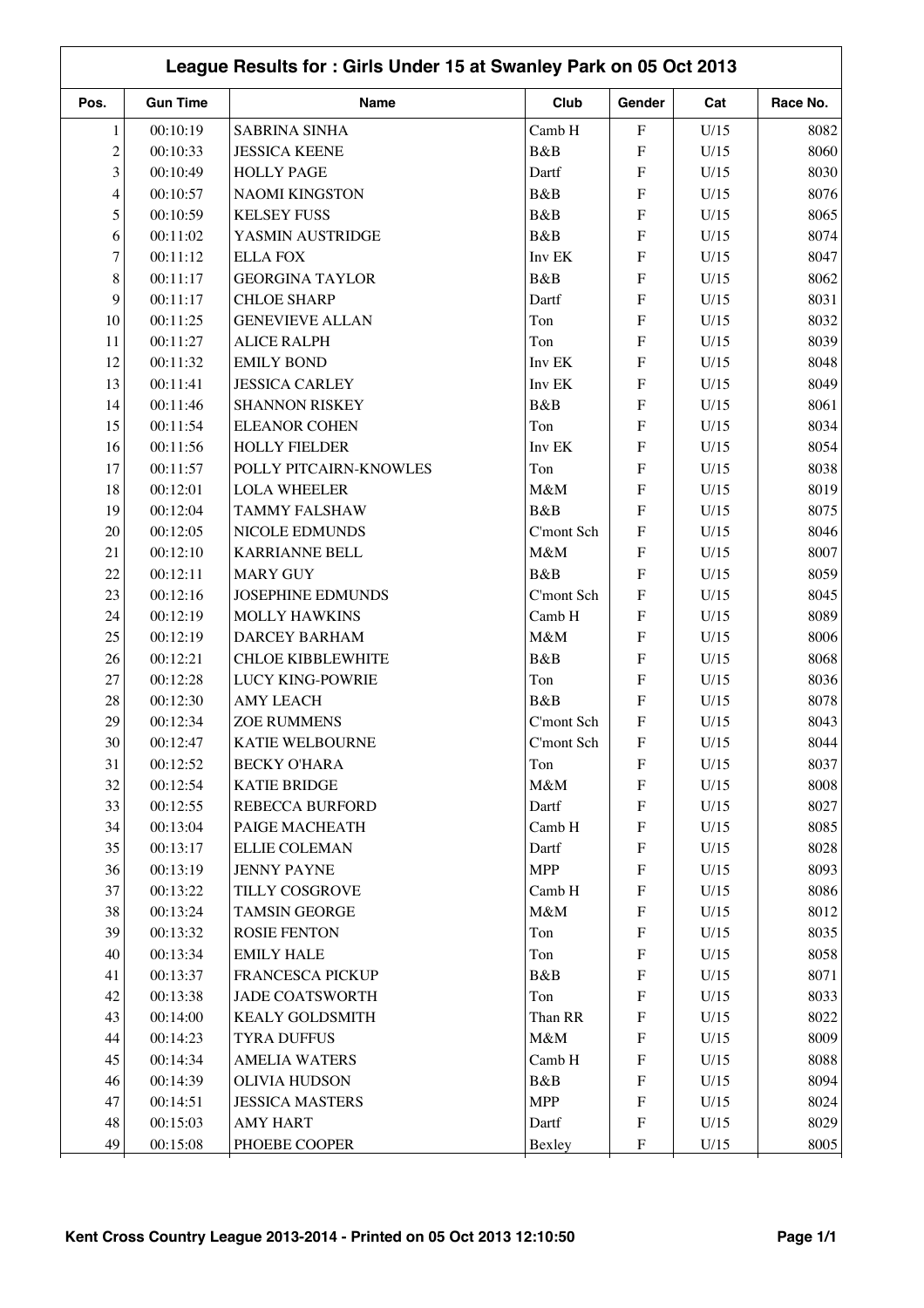|                | League Results for: Boys Under 15 at Swanley Park on 05 Oct 2013 |                              |            |             |      |          |  |
|----------------|------------------------------------------------------------------|------------------------------|------------|-------------|------|----------|--|
| Pos.           | <b>Gun Time</b>                                                  | <b>Name</b>                  | Club       | Gender      | Cat  | Race No. |  |
| 1              | 00:13:29                                                         | <b>ALASDAIR KINLOCH</b>      | Ton        | $\mathbf M$ | U/15 | 3022     |  |
| $\overline{c}$ | 00:13:45                                                         | <b>JAMIE GOODGE</b>          | Ton        | $\mathbf M$ | U/15 | 3019     |  |
| 3              | 00:14:17                                                         | NOAH ARMITAGE-HOOKES         | Camb H     | $\mathbf M$ | U/15 | 3036     |  |
| 4              | 00:14:31                                                         | <b>SCOTT ROWATT</b>          | Ton        | $\mathbf M$ | U/15 | 3028     |  |
| 5              | 00:14:37                                                         | <b>MARCO ARCURI</b>          | B&B        | $\mathbf M$ | U/15 | 3065     |  |
| 6              | 00:14:42                                                         | <b>JAMES PUXTY</b>           | Ton        | $\mathbf M$ | U/15 | 3027     |  |
| $\tau$         | 00:14:49                                                         | <b>ALEX WILTSHIRE</b>        | B&B        | $\mathbf M$ | U/15 | 3081     |  |
| $\,8\,$        | 00:14:55                                                         | ALFIE ARMITAGE-HOOKES        | Camb H     | $\mathbf M$ | U/15 | 3035     |  |
| 9              | 00:15:02                                                         | <b>HARRY JARVIS</b>          | Bexley     | $\mathbf M$ | U/15 | 3008     |  |
| 10             | 00:15:07                                                         | <b>JOSH DAVIDSON</b>         | B&B        | $\mathbf M$ | U/15 | 3069     |  |
| 11             | 00:15:10                                                         | <b>OLIVER DUNN</b>           | Ton        | $\mathbf M$ | U/15 | 3018     |  |
| 12             | 00:15:12                                                         | TRIN BRISLEY                 | Folk       | $\mathbf M$ | U/15 | 3090     |  |
| 13             | 00:15:14                                                         | <b>CHARLIE DAVIS</b>         | B&B        | $\mathbf M$ | U/15 | 3070     |  |
| 14             | 00:15:25                                                         | BRIAN KöPPSCHALL             | <b>BGA</b> | $\mathbf M$ | U/15 | 3002     |  |
| 15             | 00:15:30                                                         | HAMISH JOHNSTONE             | Ton        | $\mathbf M$ | U/15 | 3020     |  |
| 16             | 00:15:34                                                         | <b>BEN BROOKS</b>            | Ton        | $\mathbf M$ | U/15 | 3016     |  |
| 17             | 00:15:44                                                         | JACQUES CUNNINGHAM MARSH     | M&M        | $\mathbf M$ | U/15 | 3058     |  |
| 18             | 00:15:48                                                         | <b>BILLY HARROP</b>          | Than RR    | $\mathbf M$ | U/15 | 3013     |  |
| 19             | 00:15:51                                                         | <b>CHRISTIAN LEE</b>         | Ton        | $\mathbf M$ | U/15 | 3024     |  |
| 20             | 00:15:58                                                         | <b>SEAN KURTZ</b>            | <b>BGA</b> | $\mathbf M$ | U/15 | 3003     |  |
| 21             | 00:16:02                                                         | <b>SIMEON BARTH</b>          | <b>BGA</b> | $\mathbf M$ | U/15 | 3001     |  |
| 22             | 00:16:11                                                         | WILLIAM MILHAM               | M&M        | $\mathbf M$ | U/15 | 3061     |  |
| 23             | 00:16:15                                                         | <b>FRANK SCRIVENER</b>       | B&B        | $\mathbf M$ | U/15 | 3078     |  |
| 24             | 00:16:15                                                         | <b>LUKE HURTON</b>           | New'ton    | $\mathbf M$ | U/15 | 3048     |  |
| 25             | 00:16:16                                                         | <b>MARLEY GODDEN</b>         | M&M        | $\mathbf M$ | U/15 | 3085     |  |
| 26             | 00:16:17                                                         | <b>OWEN FEATHERSTONE</b>     | M&M        | $\mathbf M$ | U/15 | 3050     |  |
| 27             | 00:16:18                                                         | <b>BEDE PITCAIRN-KNOWLES</b> | Ton        | $\mathbf M$ | U/15 | 3026     |  |
| 28             | 00:16:25                                                         | <b>BAYLEY MASSEY</b>         | Camb H     | $\mathbf M$ | U/15 | 3041     |  |
| 29             | 00:16:29                                                         | <b>HARRY YOUNG</b>           | Padd W     | $\mathbf M$ | U/15 | 3084     |  |
| 30             | 00:16:31                                                         | <b>JOSEPH WEBB</b>           | M&M        | M           | U/15 | 3056     |  |
| 31             | 00:16:33                                                         | <b>ARTHUR CAREY</b>          | B&B        | M           | U/15 | 3068     |  |
| 32             | 00:16:37                                                         | <b>CHARLIE SCRIVENER</b>     | B&B        | $\mathbf M$ | U/15 | 3077     |  |
| 33             | 00:16:38                                                         | <b>SE-JUNE OH</b>            | <b>BGA</b> | $\mathbf M$ | U/15 | 3004     |  |
| 34             | 00:16:44                                                         | <b>ADAM WHEATON</b>          | $M\&M$     | $\mathbf M$ | U/15 | 3057     |  |
| 35             | 00:16:51                                                         | <b>ISAAC POTTS</b>           | <b>BGA</b> | $\mathbf M$ | U/15 | 3005     |  |
| 36             | 00:16:51                                                         | MARSHALL SMITH               | Ashf AC    | $\mathbf M$ | U/15 | 3088     |  |
| 37             | 00:16:59                                                         | <b>ROSS CHAMBERS</b>         | C'mont Sch | $\mathbf M$ | U/15 | 3029     |  |
| 38             | 00:17:00                                                         | <b>CALUM LAING</b>           | Ton        | $\mathbf M$ | U/15 | 3023     |  |
| 39             | 00:17:08                                                         | <b>HARRY BROWN</b>           | Ton        | $\mathbf M$ | U/15 | 3017     |  |
| 40             | 00:17:12                                                         | <b>SAM CRICK</b>             | Ton        | $\mathbf M$ | U/15 | 3049     |  |
| 41             | 00:17:17                                                         | <b>HARRY KEENE</b>           | B&B        | $\mathbf M$ | U/15 | 3073     |  |
| 42             | 00:17:38                                                         | <b>BING BROWN</b>            | Camb H     | $\mathbf M$ | U/15 | 3037     |  |
| 43             | 00:18:16                                                         | <b>BRANDON LAW</b>           | Folk       | $\mathbf M$ | U/15 | 3044     |  |
| 44             | 00:19:04                                                         | <b>ROBERT HOWEY</b>          | Ton        | $\mathbf M$ | U/15 | 3082     |  |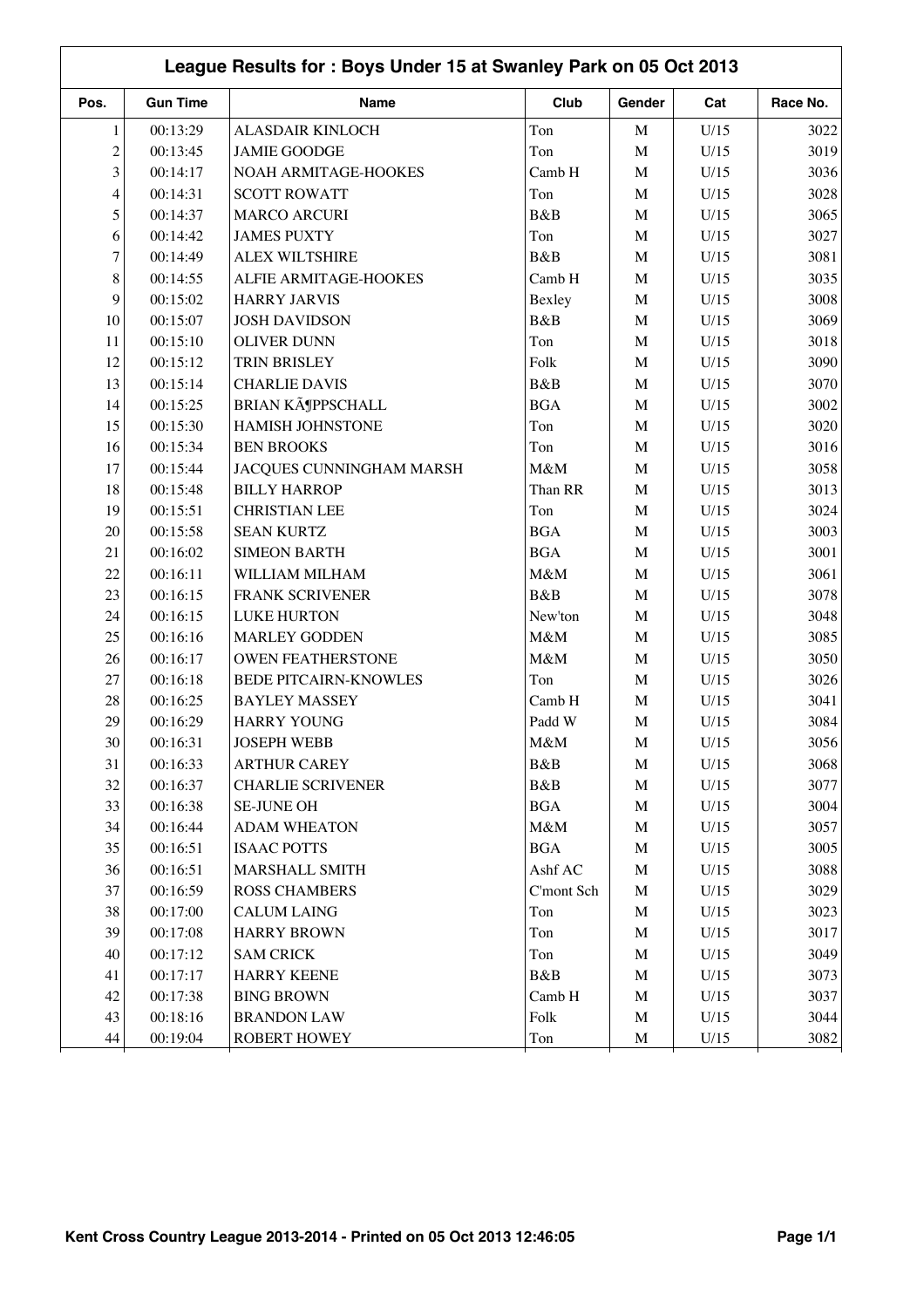|                | League Results for: Women Under 17 at Swanley Park on 05 Oct 2013 |                          |            |                           |      |          |
|----------------|-------------------------------------------------------------------|--------------------------|------------|---------------------------|------|----------|
| Pos.           | <b>Gun Time</b>                                                   | <b>Name</b>              | Club       | Gender                    | Cat  | Race No. |
| 1              | 00:12:36                                                          | <b>AMY OLD</b>           | Inv EK     | $\mathbf F$               | U/17 | 7022     |
| $\overline{c}$ | 00:12:41                                                          | NIAMH BRIDSON-HUBBARD    | B&B        | ${\bf F}$                 | U/17 | 7035     |
| 3              | 00:12:47                                                          | SIAN DRISCOLL            | Ton        | ${\bf F}$                 | U/17 | 7040     |
| $\overline{4}$ | 00:12:57                                                          | <b>CHARLOTTE HARWOOD</b> | M&M        | ${\bf F}$                 | U/17 | 7010     |
| 5              | 00:13:03                                                          | <b>LILLY COWARD</b>      | Inv EK     | ${\bf F}$                 | U/17 | 7021     |
| 6              | 00:13:04                                                          | <b>ANNA WESTON</b>       | Inv EK     | ${\bf F}$                 | U/17 | 7049     |
| $\overline{7}$ | 00:13:19                                                          | <b>CHARLOTTE RHULE</b>   | B&B        | $\overline{F}$            | U/17 | 7037     |
| $\,8\,$        | 00:13:29                                                          | <b>ANNA MYERS</b>        | B&B        | ${\bf F}$                 | U/17 | 7032     |
| 9              | 00:13:47                                                          | <b>ABBIE FOX</b>         | Inv EK     | ${\bf F}$                 | U/17 | 7020     |
| 10             | 00:13:55                                                          | <b>HARLEY WOOLER</b>     | Bexley     | ${\bf F}$                 | U/17 | 7002     |
| 11             | 00:14:03                                                          | RACHEL CAMERON-POTTER    | M&M        | $\mathbf F$               | U/17 | 7009     |
| 12             | 00:14:07                                                          | <b>LEAH EVERSON</b>      | B&B        | ${\bf F}$                 | U/17 | 7036     |
| 13             | 00:14:08                                                          | KIRANDEEP (KIRI) MARSH   | Ton        | ${\bf F}$                 | U/17 | 7016     |
| 14             | 00:14:21                                                          | HANNAH CZARNOWSKI        | Ton        | ${\bf F}$                 | U/17 | 7014     |
| 15             | 00:14:33                                                          | LYDIA GALLYER-BARNETT    | Inv EK     | ${\bf F}$                 | U/17 | 7023     |
| 16             | 00:14:43                                                          | SONIA WOOLHOUSE          | B&B        | $\mathbf F$               | U/17 | 7034     |
| 17             | 00:14:49                                                          | <b>LUCY SIDEY</b>        | B&B        | ${\bf F}$                 | U/17 | 7033     |
| 18             | 00:15:00                                                          | <b>SAMANTHA LEIGHTON</b> | B&B        | ${\bf F}$                 | U/17 | 7031     |
| 19             | 00:15:20                                                          | <b>JENNY SHEASBY</b>     | B&B        | ${\bf F}$                 | U/17 | 7038     |
| 20             | 00:15:28                                                          | <b>CAPUCINE COGNE</b>    | S'oaks Sch | ${\bf F}$                 | U/17 | 7041     |
| 21             | 00:15:53                                                          | <b>ELEANOR WINCH</b>     | Bexley     | ${\bf F}$                 | U/17 | 7004     |
| 22             | 00:15:57                                                          | <b>BONNIE MAUGEY</b>     | Dartf      | $\mathbf F$               | U/17 | 7013     |
| 23             | 00:15:57                                                          | ELLEN PITCAIRN-KNOWLES   | Ton        | ${\bf F}$                 | U/17 | 7028     |
| 24             | 00:16:24                                                          | <b>ISOBEL SPENCE</b>     | S'oaks Sch | ${\bf F}$                 | U/17 | 7043     |
| 25             | 00:16:47                                                          | <b>MARGAUX SPRIET</b>    | S'oaks Sch | ${\bf F}$                 | U/17 | 7042     |
| 26             | 00:16:48                                                          | <b>SOPHIE TYRELL</b>     | S'oaks Sch | $\mathbf F$               | U/17 | 7046     |
| 27             | 00:16:51                                                          | FREYA SACKVILLE-WEST     | S'oaks Sch | ${\bf F}$                 | U/17 | 7045     |
| 28             | 00:16:52                                                          | <b>CHLOE HAFFENDEN</b>   | B&B        | $\rm F$                   | U/17 | 7030     |
| 29             | 00:19:12                                                          | <b>LEANNE YORE</b>       | Folk       | $\boldsymbol{\mathrm{F}}$ | U/17 | 7024     |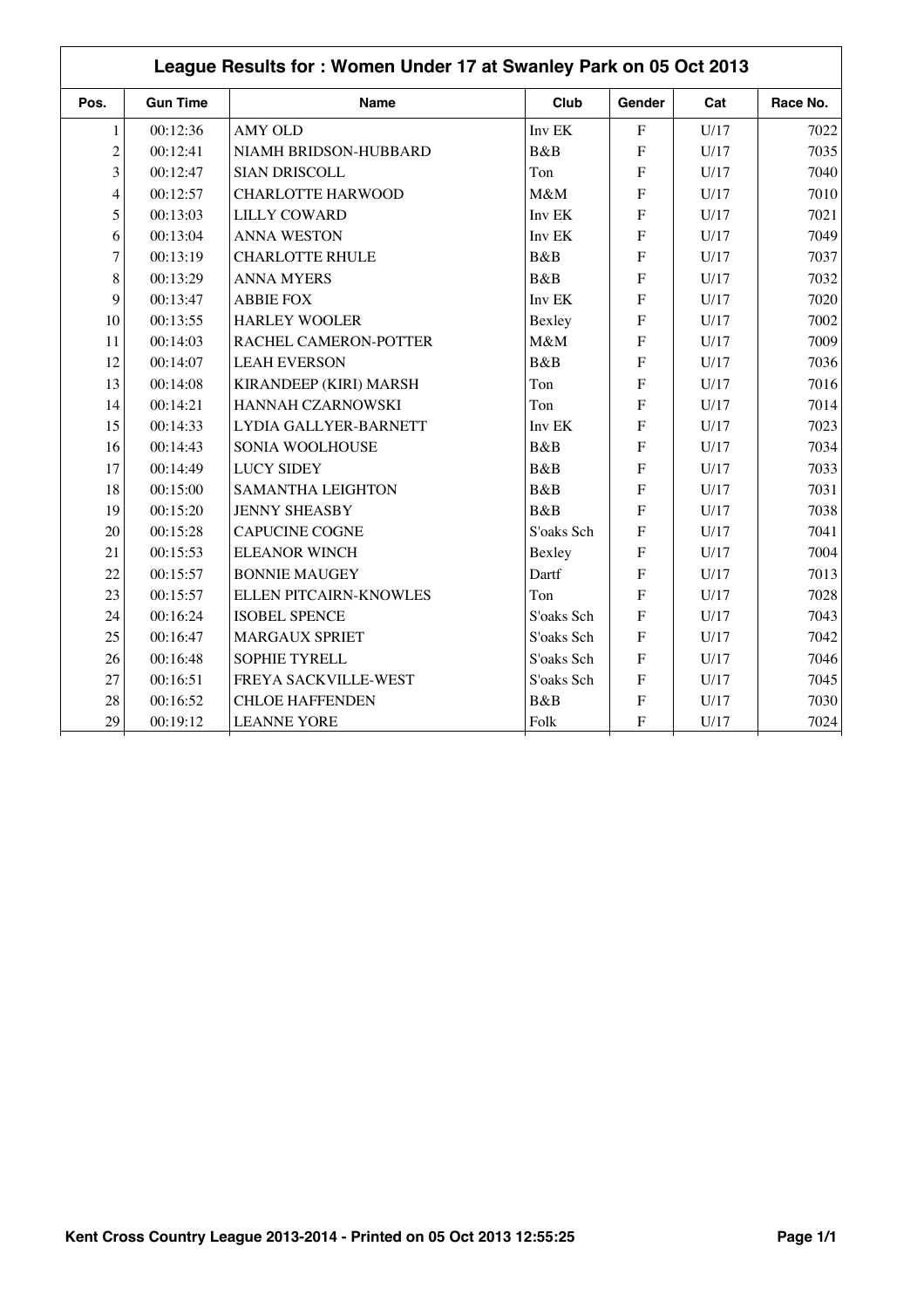|      |                 | League Results for: Women Under 20 at Swanley Park on 05 Oct 2013 |       |        |      |          |
|------|-----------------|-------------------------------------------------------------------|-------|--------|------|----------|
| Pos. | <b>Gun Time</b> | Name                                                              | Club  | Gender | Cat  | Race No. |
|      | 00:14:45        | <b>ICASSIE BENSON</b>                                             | Dartf | F      | U/20 | 6006     |
| ◠    | 00:14:52        | <b>BETHONY FROST</b>                                              | B&B   | E      | U/20 | 6019     |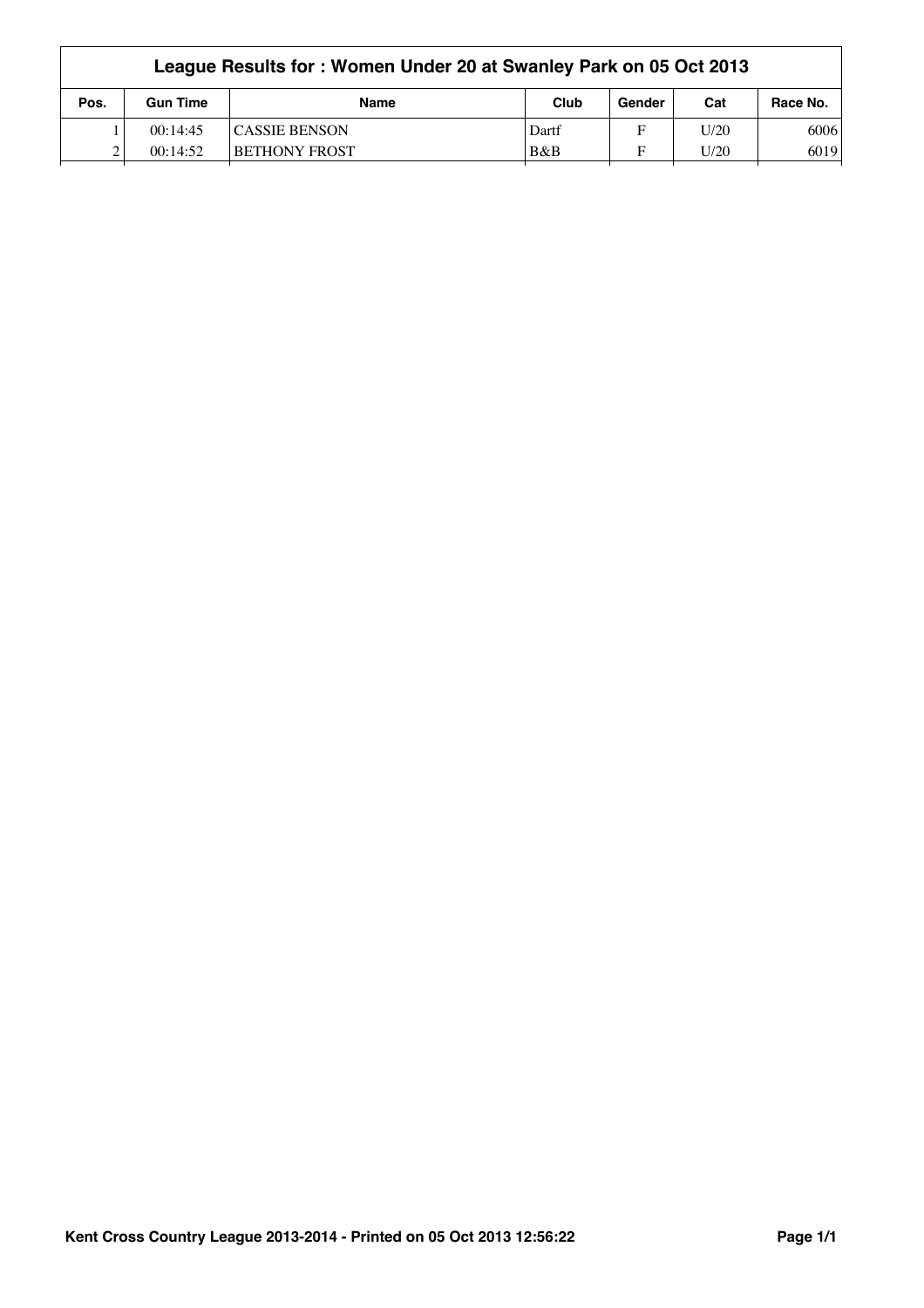| Pos.           | <b>Gun Time</b>      | Name                                 | Club             | Gender                     | Cat             | Race No.     |
|----------------|----------------------|--------------------------------------|------------------|----------------------------|-----------------|--------------|
| 1              | 00:16:04             | WILL FULLER                          | B&B              | $\mathbf M$                | U/17            | 2055         |
| $\overline{c}$ | 00:16:10             | <b>RICHARD WEBB</b>                  | B&B              | $\mathbf M$                | U/17            | 2057         |
| 3              | 00:16:15             | <b>GEORGE DUGGAN</b>                 | Ton              | M                          | U/17            | 2013         |
| $\overline{4}$ | 00:16:28             | <b>CHRISTOPHER COHEN</b>             | Ton              | $\mathbf M$                | U/17            | 2012         |
| 5              | 00:16:43             | <b>STUART BROWN</b>                  | Ton              | $\mathbf M$                | U/17            | 2010         |
| 6              | 00:16:48             | MILES WEATHERSEED                    | Ton              | $\mathbf M$                | U/17            | 2017         |
| $\tau$         | 00:16:54             | <b>TOBY RALPH</b>                    | Ton              | $\mathbf M$                | U/17            | 2016         |
| 8              | 00:16:57             | <b>DECLAN BURTON</b>                 | Ashf AC          | $\mathbf M$                | U/17            | 2075         |
| 9              | 00:16:58             | <b>DYLAN RIGBY</b>                   | Inv EK           | $\mathbf M$                | U/17            | 2026         |
| 10             | 00:17:00             | STEPHEN BALL                         | Camb H           | $\mathbf M$                | U/17            | 2039         |
| 11             | 00:17:05             | ROBERT BOYLIN                        | S'oaks Sch       | $\mathbf M$                | U/17            | 2064         |
| 12             | 00:17:06             | <b>JAMES PITCHER</b>                 | Inv EK           | $\mathbf M$                | U/17            | 2022         |
| 13             | 00:17:18             | <b>BEN MATTHEWS</b>                  | Bexley           | $\mathbf M$                | U/17            | 2005         |
| 14             | 00:17:25             | JOSEPH O'HARA                        | Bexley           | $\mathbf M$                | U/17            | 2003         |
| 15             | 00:17:26             | <b>MATTHEW PROCTOR</b>               | S'oaks Sch       | $\mathbf M$                | U/17            | 2067         |
| 16             | 00:17:32             | <b>NILS MENZ</b>                     | <b>BGA</b>       | $\mathbf M$                | U/17            | 2001         |
| 17             | 00:17:36             | <b>EUAN NICHOLLS</b>                 | Ton              | $\mathbf M$                | U/17            | 2015         |
| 18             | 00:17:41             | <b>LEWIS CAILES</b>                  | Dartf            | $\mathbf M$                | U/17            | 2031         |
| 19             | 00:17:44             | <b>JOE CRAWFORD</b>                  | Bexley           | $\mathbf M$                | U/17            | 2004         |
| 20             | 00:17:51             | <b>BEN MURPHY</b>                    | Ton              | $\mathbf M$                | U/17            | 2046         |
| 21             | 00:17:53             | <b>CALLUM WARD</b>                   | Dartf            | $\mathbf M$                | U/17            | 2030         |
| 22             | 00:17:54             | <b>BAILEY STICKINGS</b>              | B&B              | $\mathbf M$                | U/17            | 2049         |
| 23             | 00:17:56             | THOMAS DESBOROUGH                    | B&B              | $\mathbf M$                | U/17            | 2053         |
| 24             | 00:17:57             | <b>DECLAN O'BRIEN</b>                | Camb H           | $\mathbf M$                | U/17            | 2037         |
| 25             | 00:18:04             | <b>BARNEY HOWARD</b>                 | Inv EK           | $\mathbf M$                | U/17            | 2023         |
| 26             | 00:18:15             | <b>JOSEPH HOLLAND</b>                | Padd W           | $\mathbf M$                | U/17            | 2060         |
| 27             | 00:18:19             | LUC LEGON                            | Bexley           | $\mathbf M$                | U/17            | 2002         |
| 28             | 00:18:26             | <b>ANDRE STONE</b>                   | Bexley           | $\mathbf M$                | U/17            | 2006         |
| 29             | 00:18:28             | <b>JAMIE BROWN</b>                   | Ton              | $\mathbf M$                | U/17            | 2043         |
| 30             | 00:18:30             | <b>JAMIE ATKINS</b>                  | Dartf            | M                          | U/17            | 2032         |
| 31             | 00:18:41             | <b>JAMIE CARLEY</b>                  | Inv EK           | M                          | U/17            | 2077         |
| 32             | 00:18:43             | <b>JOHN COATES</b>                   | Ton              | $\mathbf M$                | $\mathrm{U}/17$ | 2011         |
| 33             | 00:18:43             | <b>SAM AVIS</b>                      | Ton              | $\mathbf M$                | U/17            | 2009         |
| 34             | 00:18:43             | PETER MILLS                          | Ton              | $\mathbf M$                | U/17            | 2063         |
| 35             | 00:19:04             | <b>CONNOR BURFORD</b>                | Dartf            | $\mathbf M$                | U/17            | 2028         |
| 36             | 00:19:16             | FREDDIE VON KAUFMANN                 | Ton              | $\mathbf M$                | U/17            | 2045         |
| 37             | 00:19:18             | <b>JAMES SIELOFF</b>                 | New'ton          | $\mathbf M$                | U/17            | 2041         |
| 38             | 00:19:34             | <b>EUAN WILLIAMS</b>                 | S'oaks Sch       | $\mathbf M$                | U/17            | 2066         |
| 39             | 00:19:34             | <b>JACK SCATCHARD</b>                | Than RR          | $\mathbf M$                | U/17            | 2008         |
| 40             | 00:19:41             | <b>ROBERT BATES</b>                  | S'oaks Sch       | $\mathbf M$                | U/17            | 2068         |
| 41             | 00:19:42             | <b>JAMIE GOSNELL</b>                 | B&B              | $\mathbf M$                | U/17            | 2054         |
|                |                      | <b>BOBBY HARROP</b>                  |                  |                            |                 |              |
| 42             | 00:19:51             |                                      | Inv EK           | $\mathbf M$                | U/17            | 2027         |
| 43<br>44       | 00:20:00<br>00:20:15 | <b>ROSS BRADY</b><br><b>MAX READ</b> | Camb H<br>$M\&M$ | $\mathbf M$<br>$\mathbf M$ | U/17<br>U/17    | 2035<br>2047 |
|                |                      |                                      |                  |                            |                 |              |
| 45             | 00:20:22             | <b>LIAM SAMUEL</b>                   | Camb H           | $\mathbf M$                | U/17            | 2038         |
| 46             | 00:20:27             | DANNY FINCH                          | Folk             | $\mathbf M$                | U/17            | 2040         |
| 47             | 00:20:32             | <b>ADAM THOMPSON</b>                 | M&M              | $\mathbf M$                | U/17            | 2061         |
| 48             | 00:20:56             | <b>JOSHUA BEER</b>                   | M&M              | $\mathbf M$                | U/17            | 2078         |
| 49             | 00:21:52             | <b>JAMIE ATTAWAY</b>                 | M&M              | $\mathbf M$                | U/17            | 2079         |
| $50\,$         | 00:22:54             | SIDDHARTH RAMESH                     | S'oaks Sch       | $\mathbf M$                | U/17            | 2070         |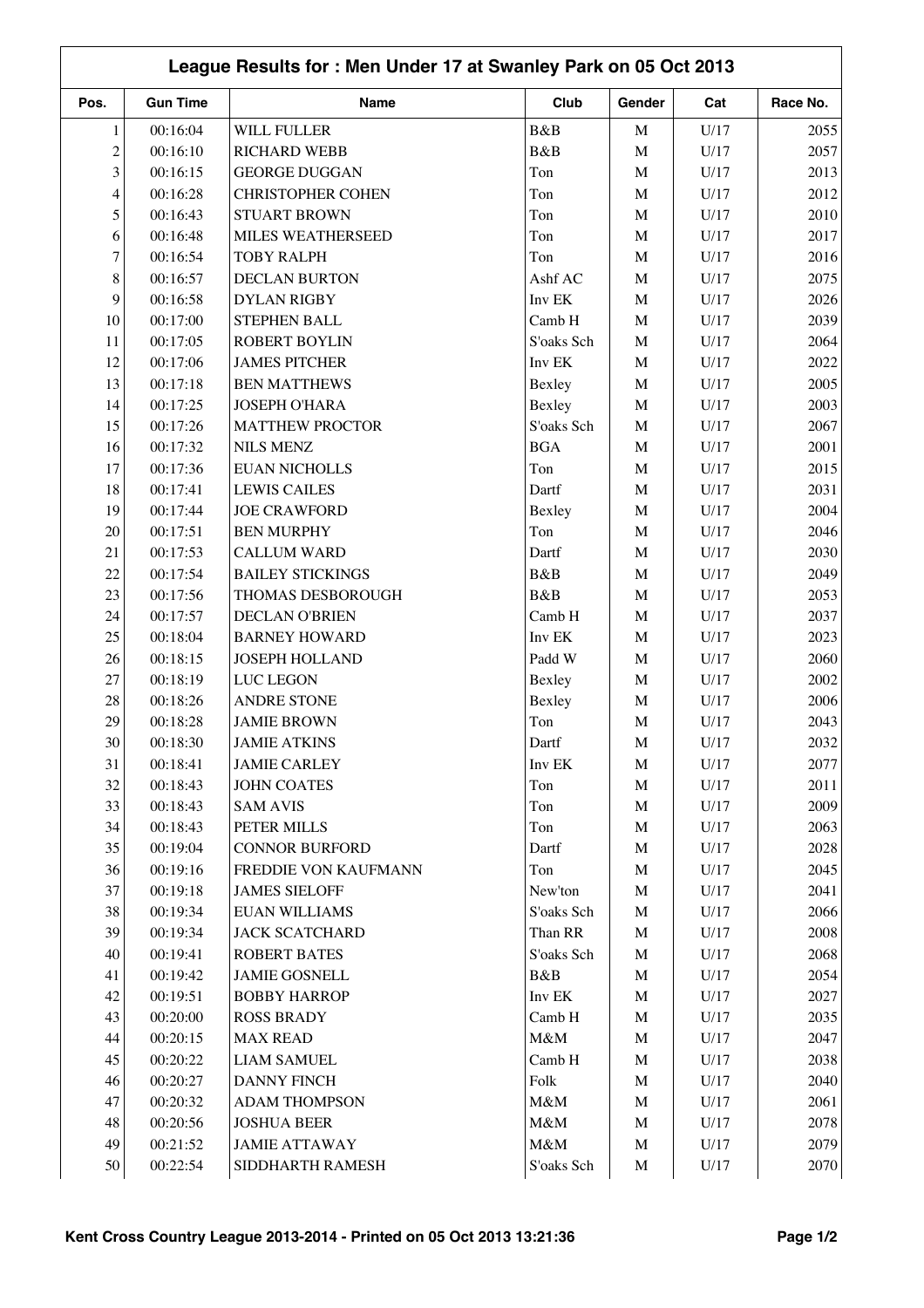|                | League Results for: Men Under 20 at Swanley Park on 05 Oct 2013 |                       |            |        |      |          |  |
|----------------|-----------------------------------------------------------------|-----------------------|------------|--------|------|----------|--|
| Pos.           | <b>Gun Time</b>                                                 | <b>Name</b>           | Club       | Gender | Cat  | Race No. |  |
|                | 00:16:23                                                        | <b>SEAN MOLLOY</b>    | Ton        | M      | U/20 | 1019     |  |
| $\overline{c}$ | 00:16:35                                                        | <b>NATHAN MARSH</b>   | Ton        | M      | U/20 | 1018     |  |
| 3              | 00:17:03                                                        | PHILIP HULEATT        | <b>BGA</b> | M      | U/20 | 1001     |  |
| 4              | 00:17:13                                                        | <b>CALVIN FUSS</b>    | B&B        | M      | U/20 | 1039     |  |
| 5              | 00:17:26                                                        | <b>ALEX CAMERON</b>   | Dartf      | M      | U/20 | 2029     |  |
| 6              | 00:17:43                                                        | <b>KENT MEIER</b>     | <b>BGA</b> | M      | U/20 | 1002     |  |
| 7              | 00:18:10                                                        | WILLIAM STOCKWELL     | Inv EK     | M      | U/20 | 1025     |  |
| 8              | 00:18:35                                                        | <b>ADAM WILLIS</b>    | Bexley     | M      | U/20 | 1008     |  |
| 9              | 00:18:59                                                        | <b>MICHAEL JARVIS</b> | Dartf      | М      | U/20 | 1028     |  |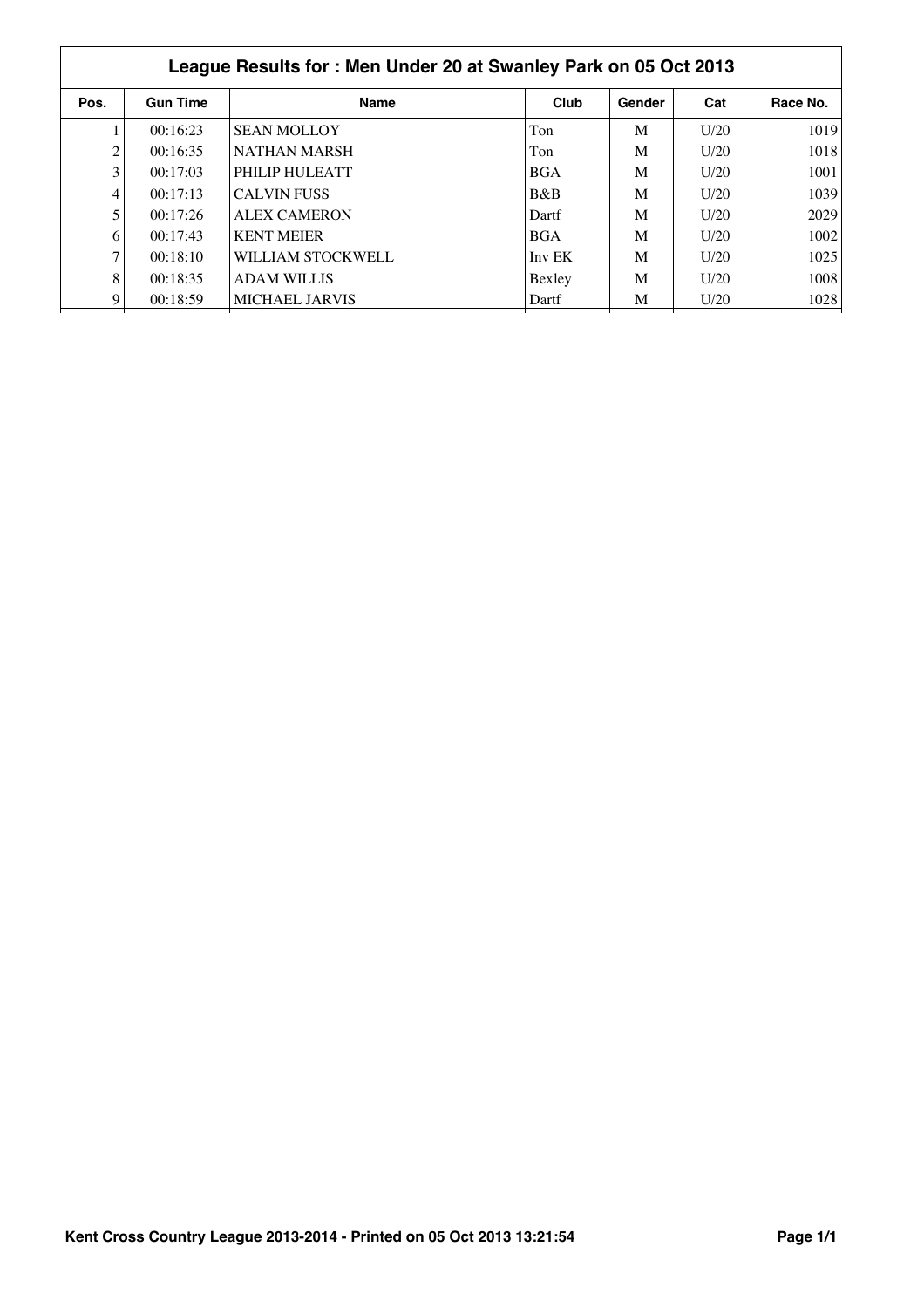|                |                 | League Results for: Senior Women at Swanley Park on 05 Oct 2013 |          |                           |                 |              |
|----------------|-----------------|-----------------------------------------------------------------|----------|---------------------------|-----------------|--------------|
| Pos.           | <b>Gun Time</b> | Name                                                            | Club     | Gender                    | Cat             | Race No.     |
| $\mathbf{1}$   | 00:17:30        | <b>REBECCA WESTON</b>                                           | Inv EK   | ${\bf F}$                 | U/20            | 6014         |
| $\overline{c}$ | 00:18:55        | ALICE HEATHER-HAYES                                             | Tun W    | ${\bf F}$                 | V35             | 5106         |
| 3              | 00:18:58        | <b>CLARE REEVES</b>                                             | Bexley   | ${\bf F}$                 | Senior          | 5002         |
| 4              | 00:19:08        | <b>RUTH BOURNE</b>                                              | Ton      | ${\bf F}$                 | U/20            | 6029         |
| 5              | 00:19:10        | <b>JENNIE BUTLER</b>                                            | B&B      | ${\bf F}$                 | V40             | 5133         |
| 6              | 00:19:21        | <b>LOUISE KNIGHT</b>                                            | M&M      | ${\bf F}$                 | V40             | 5014         |
| $\tau$         | 00:19:25        | <b>AMY CLEMENTS</b>                                             | Kent     | ${\bf F}$                 | Senior          | 5068         |
| 8              | 00:19:28        | <b>SHARON HAWKINS</b>                                           | Inv EK   | ${\bf F}$                 | V <sub>45</sub> | 5160         |
| 9              | 00:19:31        | <b>EMILY MCKANE</b>                                             | Inv EK   | $\rm F$                   | U/20            | 6012         |
| 10             | 00:19:38        | <b>DANI CHATTENTON</b>                                          | M&M      | ${\bf F}$                 | U/20            | 6004         |
| 11             | 00:19:40        | DEBORAH COYLE                                                   | G'wich T | ${\bf F}$                 | V35             | 5046         |
| 12             | 00:19:44        | <b>JENNY FOWLER</b>                                             | M&M      | ${\bf F}$                 | V35             | 5010         |
| 13             | 00:20:00        | <b>CAROLE PENNLINGTON</b>                                       | B&B      | F                         | V35             | 5138         |
| 14             | 00:20:11        | HANNAH MILLER                                                   | M&M      | ${\bf F}$                 | Senior          | 5013         |
| 15             | 00:20:23        | <b>JANE BRADSHAW</b>                                            | B&B      | ${\bf F}$                 | V40             | 5132         |
| 16             | 00:20:28        | <b>SAFFRON SALIH</b>                                            | Ton      | ${\bf F}$                 | U/20            | 6016         |
| 17             | 00:20:31        | <b>CATH STIBBS</b>                                              | Kent     | ${\bf F}$                 | V35             | 5063         |
| 18             | 00:20:37        | <b>MARY EDMONDS</b>                                             | M&M      | ${\bf F}$                 | Senior          | 5009         |
| 19             | 00:20:41        | <b>CHRISTINE COSTIFF</b>                                        | S.London | ${\rm F}$                 | V50             | 5026         |
| 20             | 00:20:45        | <b>TERESA MURPHY</b>                                            | Kent     | ${\bf F}$                 | V35             | 5060         |
| 21             | 00:20:47        | <b>JENNY NEAL</b>                                               | B&B      | ${\bf F}$                 | V40             | 5190         |
| 22             | 00:20:47        | NIKKI GOODWIN                                                   | Folk     | ${\bf F}$                 | Senior          | 5089         |
| 23             | 00:20:47        | PRU CLEMENTS                                                    | Tun W    | ${\bf F}$                 | V35             | 5107         |
| 24             | 00:20:51        | <b>ELLEN NEWARK</b>                                             | Bexley   | ${\bf F}$                 | U/20            | 6003         |
| 25             | 00:20:55        | <b>SARAH BAILEY</b>                                             | Tun W    | ${\bf F}$                 | V <sub>40</sub> | 5105         |
| 26             | 00:20:57        | <b>JESS OWEN</b>                                                | Ton      | ${\bf F}$                 | Senior          | 5031         |
| 27             | 00:21:10        | <b>JEANNETTE WHITE</b>                                          | Tun W    | ${\bf F}$                 | V <sub>45</sub> | 5103         |
| 28             | 00:21:11        | <b>CHLOE BIRD</b>                                               | Ton      | $\boldsymbol{\mathrm{F}}$ | U/20            | 6015         |
| 29             | 00:21:17        | DANIELLE CRITCHLEY                                              | B&B      | ${\bf F}$                 | Senior          | 5134         |
|                |                 |                                                                 |          |                           |                 |              |
| $30\,$         | 00:21:31        | <b>CHARLOTTE STICKINGS</b>                                      | B&B      | F                         | V40             | 5146<br>5191 |
| 31             | 00:21:33        | KATARINA SUMMERS                                                | Dartf    | $\boldsymbol{\mathrm{F}}$ | V35             |              |
| 32             | 00:21:50        | NATASHA MCKENNA                                                 | Kent     | ${\bf F}$                 | V40             | 5064         |
| 33             | 00:21:51        | <b>WENDY PROUCE</b>                                             | Bexley   | $\boldsymbol{\mathrm{F}}$ | V35             | 5186         |
| 34             | 00:21:52        | RACHAEL STEWART                                                 | $M\&M$   | $\boldsymbol{\mathrm{F}}$ | V35             | 5016         |
| 35             | 00:22:03        | <b>SALLY MUSSON</b>                                             | Ton      | $\boldsymbol{\mathrm{F}}$ | V60             | 5029         |
| 36             | 00:22:03        | <b>LISA CLIFFORD</b>                                            | Dartf    | $\boldsymbol{\mathrm{F}}$ | V35             | 5019         |
| 37             | 00:22:04        | <b>CLAIRE WILKINS</b>                                           | $M\&M$   | $\boldsymbol{\mathrm{F}}$ | Senior          | 5017         |
| 38             | 00:22:13        | <b>LISA REID</b>                                                | Dartf    | $\boldsymbol{\mathrm{F}}$ | Senior          | 5023         |
| 39             | 00:22:14        | <b>RACHEL FAGG</b>                                              | Ton      | $\boldsymbol{\mathrm{F}}$ | V35             | 5027         |
| 40             | 00:22:15        | <b>KIM DEENEY</b>                                               | Tun W    | ${\bf F}$                 | V40             | 5099         |
| 41             | 00:22:22        | <b>ESTELLE FENTON</b>                                           | Ton      | ${\bf F}$                 | V50             | 5028         |
| 42             | 00:22:24        | <b>KAY BUGEYA</b>                                               | Tun W    | ${\bf F}$                 | V35             | 5101         |
| 43             | 00:22:24        | <b>TRACY AMOS</b>                                               | Folk     | $\boldsymbol{\mathrm{F}}$ | V <sub>45</sub> | 5091         |
| 44             | 00:22:28        | <b>ABIGAIL KINGSTON</b>                                         | B&B      | $\boldsymbol{\mathrm{F}}$ | Senior          | 5149         |
| 45             | 00:22:32        | <b>BERNADETTE HARROP</b>                                        | $M\&M$   | $\boldsymbol{\mathrm{F}}$ | V40             | 5011         |
| 46             | 00:22:39        | <b>LUCY WEEKES</b>                                              | Folk     | $\boldsymbol{\mathrm{F}}$ | Senior          | 5084         |
| 47             | 00:22:48        | <b>LESLEY MERCER</b>                                            | Tun W    | ${\bf F}$                 | V35             | 5110         |
| 48             | 00:22:49        | MELANIE BURDETT                                                 | Beck     | $\boldsymbol{\mathrm{F}}$ | V35             | 5116         |
| 49             | 00:22:50        | <b>LOUISA BRYANT</b>                                            | Ton      | ${\bf F}$                 | U/20            | 6008         |
| 50             | 00:22:55        | <b>JENNY BROWN</b>                                              | Ashf AC  | $\boldsymbol{\mathrm{F}}$ | V50             | 5180         |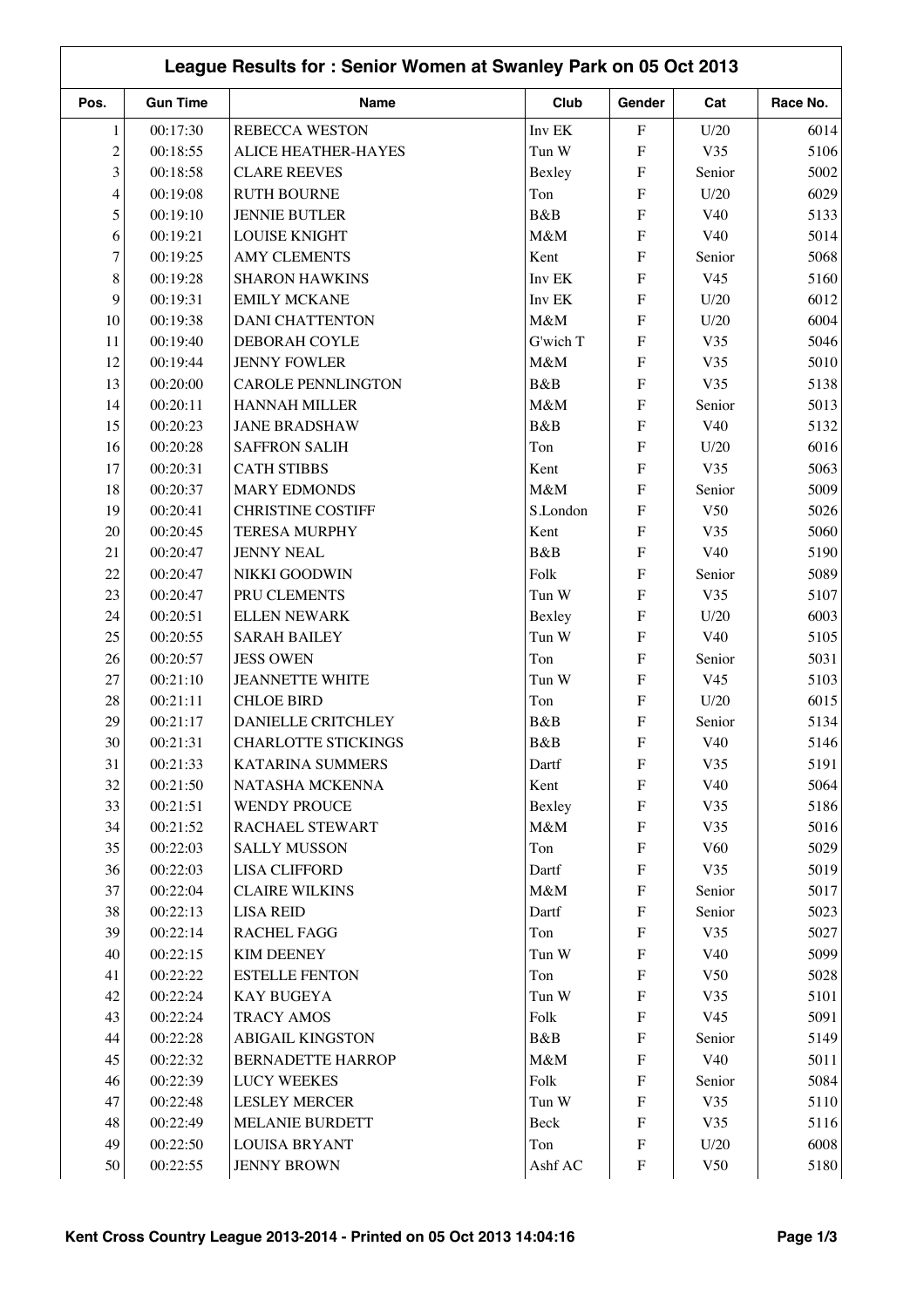| Pos.   | <b>Gun Time</b> | Name                       | Club         | Gender                    | Cat             | Race No. |
|--------|-----------------|----------------------------|--------------|---------------------------|-----------------|----------|
| 51     | 00:22:58        | <b>LAURA CRANE</b>         | Bexley       | $\rm F$                   | Senior          | 5001     |
| 52     | 00:23:06        | <b>SUE GODSELL</b>         | G'wich T     | F                         | V35             | 5054     |
| 53     | 00:23:07        | <b>SIOBHAN BURKE</b>       | Kent         | F                         | Senior          | 5062     |
| 54     | 00:23:07        | <b>SARAH KENYON</b>        | M&M          | ${\bf F}$                 | V40             | 5012     |
| 55     | 00:23:11        | STEPHANIE WOOD             | Dartf        | ${\bf F}$                 | V <sub>45</sub> | 5025     |
| 56     | 00:23:26        | LUCY PITCAIRN-KNOWLES      | Ton          | F                         | V <sub>45</sub> | 5129     |
| 57     | 00:23:27        | <b>JACKIE KING</b>         | I&I          | $\overline{F}$            | V40             | 5041     |
| 58     | 00:23:33        | <b>CAROLINE CURTIS</b>     | Folk         | $\boldsymbol{\mathrm{F}}$ | V <sub>45</sub> | 5092     |
| 59     | 00:23:37        | <b>JESSIE HOUGHTON</b>     | <b>UKC</b>   | F                         | Senior          | 5167     |
| 60     | 00:23:38        | <b>SALLY GEORGE</b>        | I&I          | F                         | Senior          | 5037     |
| 61     | 00:23:48        | <b>MELISSA SPURLING</b>    | <b>UKC</b>   | F                         | Senior          | 5169     |
| 62     | 00:23:49        | <b>CATHERINE O'CONNOR</b>  | Folk         | F                         | V40             | 5090     |
| 63     | 00:23:51        | <b>JANE HINNE</b>          | G'wich T     | F                         | V50             | 5051     |
| 64     | 00:23:53        | <b>CLAIRE AUSTRIDGE</b>    | B&B          | F                         | V <sub>45</sub> | 5147     |
|        |                 |                            |              | $\overline{F}$            |                 |          |
| 65     | 00:24:05        | <b>ELLIE BROWN</b>         | Kent         |                           | V <sub>45</sub> | 5055     |
| 66     | 00:24:14        | MONICA WHITFIELD           | Camb H       | F                         | V <sub>45</sub> | 5082     |
| 67     | 00:24:26        | <b>GEORGIA PEARSON</b>     | S'oaks Sch   | F                         | U/20            | 6025     |
| 68     | 00:24:34        | <b>SALLY DAWODU-TALABI</b> | I&I          | $\overline{F}$            | V <sub>45</sub> | 5035     |
| 69     | 00:24:39        | <b>ALICE LANGTON</b>       | Beck         | F                         | V35             | 5120     |
| 70     | 00:24:44        | <b>CAROLINE EVANS</b>      | Kent         | F                         | V50             | 5057     |
| 71     | 00:24:51        | <b>KIRSTY GARDINER</b>     | Folk         | F                         | Senior          | 5085     |
| 72     | 00:24:58        | NICOLA HOWARD              | Beck         | ${\bf F}$                 | V <sub>45</sub> | 5119     |
| 73     | 00:25:10        | <b>ANNE CILIA</b>          | B&B          | F                         | V <sub>50</sub> | 5135     |
| 74     | 00:25:16        | <b>GRACE ROWLAND</b>       | Camb H       | F                         | Senior          | 5081     |
| 75     | 00:25:18        | NATALIA GONZALEZ-MORALES   | S'oaks Sch   | ${\bf F}$                 | U/20            | 6026     |
| 76     | 00:25:31        | <b>REBECCA HARRIS</b>      | Bexley       | ${\bf F}$                 | Senior          | 5189     |
| 77     | 00:25:32        | <b>DAWN DOBBERSON</b>      | Bexley       | F                         | V <sub>45</sub> | 5007     |
| 78     | 00:25:34        | PATRYCJA WISNIEWSKA        | G'wich T     | $\overline{F}$            | V35             | 5047     |
| 79     | 00:25:37        | <b>KATIE BAREFORD</b>      | Bexley       | $\overline{F}$            | Senior          | 5192     |
| $80\,$ | 00:25:39        | STEPHANIE DANN             | Dartf        | $\boldsymbol{F}$          | Senior          | 5187     |
| 81     | 00:25:40        | <b>LAURA CAIELS</b>        | Dartf RR     | F                         | Senior          | 5193     |
| 82     | 00:25:46        | <b>SILVIA FERREIRA</b>     | Kent         | ${\bf F}$                 | V50             | 5165     |
| 83     | 00:25:52        | <b>ANNABELLE HADLOW</b>    | Kent         | ${\bf F}$                 | V <sub>55</sub> | 5067     |
| 84     | 00:25:57        | <b>COLLEEN WILLIAMS</b>    | Beck         | ${\rm F}$                 | V40             | 5126     |
| 85     | 00:26:02        | <b>FRANCES NESTOR</b>      | Camb H       | ${\bf F}$                 | V <sub>45</sub> | 5078     |
| 86     | 00:26:03        | <b>HELEN FOOKS</b>         | I&I          | F                         | V40             | 5036     |
| 87     | 00:26:05        | <b>SUSAN EDWARDS</b>       | Camb H       | ${\rm F}$                 | V <sub>55</sub> | 5070     |
| 88     | 00:26:09        | <b>JANICE WAND</b>         | Bexley       | ${\bf F}$                 | V <sub>45</sub> | 5005     |
| 89     | 00:26:50        | <b>KEREN HOLLANDS</b>      | $_{\rm UKC}$ | ${\bf F}$                 | U/20            | 6024     |
| 90     | 00:27:04        | <b>CLAIR MAY</b>           | Dartf RR     | F                         | V <sub>45</sub> | 5174     |
| 91     | 00:27:04        | <b>ANNA HEWER</b>          | Dartf RR     | ${\bf F}$                 | Senior          | 5175     |
| 92     | 00:27:08        | <b>JULIE HIBBARD</b>       | Dartf RR     | ${\bf F}$                 | V <sub>50</sub> | 5152     |
| 93     | 00:27:28        | <b>EMMA HARKINS</b>        | G'wich T     | F                         | Senior          | 5050     |
| 94     | 00:28:01        | ANGELA SAUNDERS            | Folk         | ${\rm F}$                 | Senior          | 5087     |
| 95     | 00:28:12        | <b>TRACEY STONE</b>        | Bexley       | ${\bf F}$                 | V40             | 5188     |
| 96     | 00:28:28        | <b>TINA EKE</b>            | Folk         | ${\bf F}$                 | V50             | 5095     |
| 97     | 00:28:29        | TRUDY THOMAS               | Swale        | ${\bf F}$                 | V <sub>45</sub> | 5127     |
| 98     | 00:29:02        | <b>ANNA ROWLAND</b>        | Camb H       | ${\rm F}$                 | V <sub>55</sub> | 5080     |
| 99     | 00:29:31        | <b>ELIZABETH HORSLEY</b>   | Camb H       | $\boldsymbol{\mathrm{F}}$ | V50             | 5074     |
| 100    | 00:29:40        | <b>JOANNE ROE</b>          | Bexley       | $\mathbf F$               | V <sub>45</sub> | 5184     |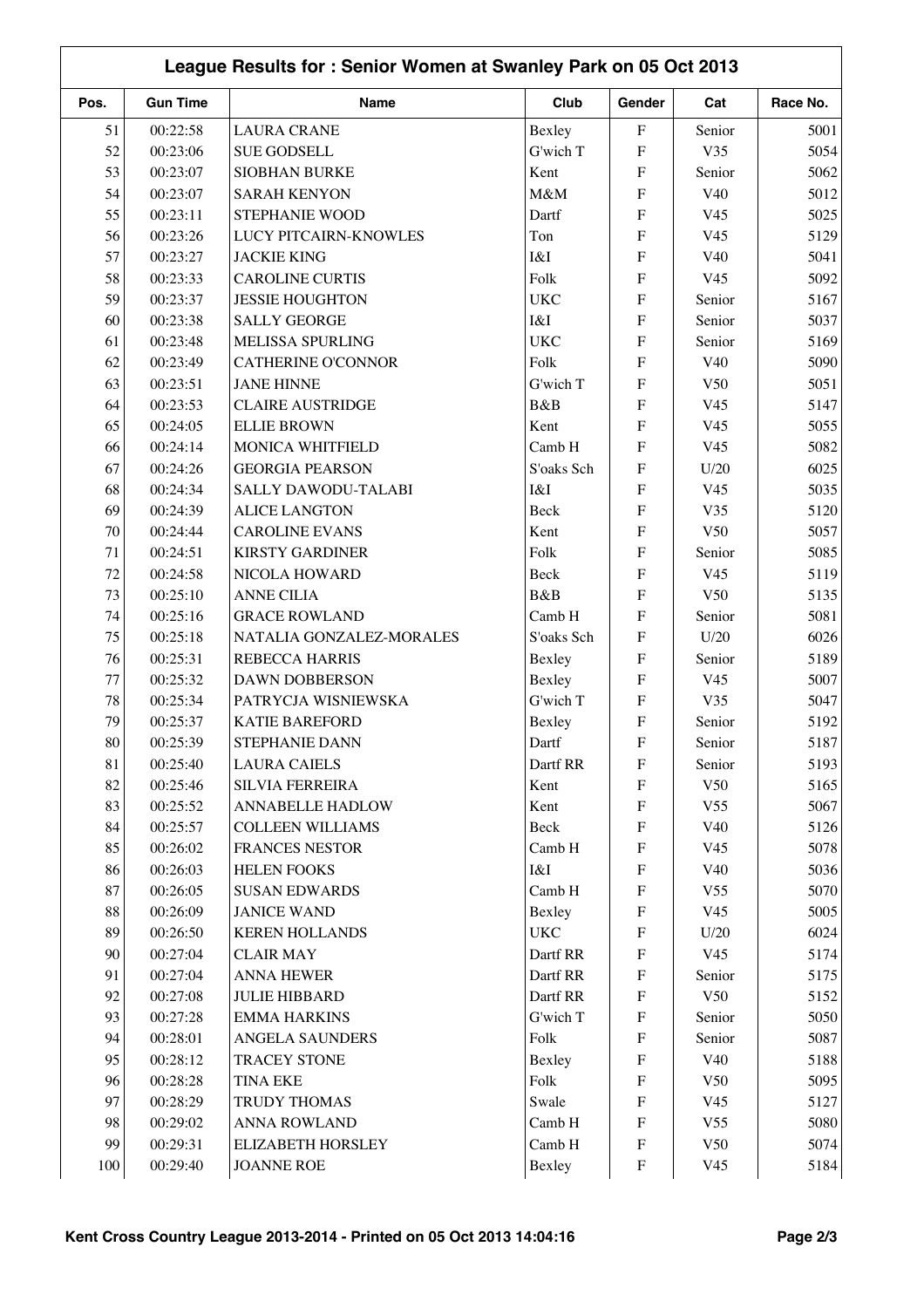|      | League Results for: Senior Women at Swanley Park on 05 Oct 2013 |                       |        |        |                 |          |
|------|-----------------------------------------------------------------|-----------------------|--------|--------|-----------------|----------|
| Pos. | <b>Gun Time</b>                                                 | <b>Name</b>           | Club   | Gender | Cat             | Race No. |
| 101  | 00:30:35                                                        | <b>CLAIRE WARD</b>    | I&I    | F      | V45             | 5044     |
| 102  | 00:31:07                                                        | <b>NASSOU SEKOU</b>   | $M\&M$ | F      | Senior          | 5163     |
| 103  | 00:31:31                                                        | WENDY SOMOGYI         | Bexley | F      | V45             | 5006     |
| 104  | 00:32:59                                                        | <b>JAN JONES</b>      | Bexley | F      | V <sub>50</sub> | 5185     |
| 105  | 00:37:04                                                        | <b>JEANETTE GILES</b> | I&I    | F      | V70             | 5038     |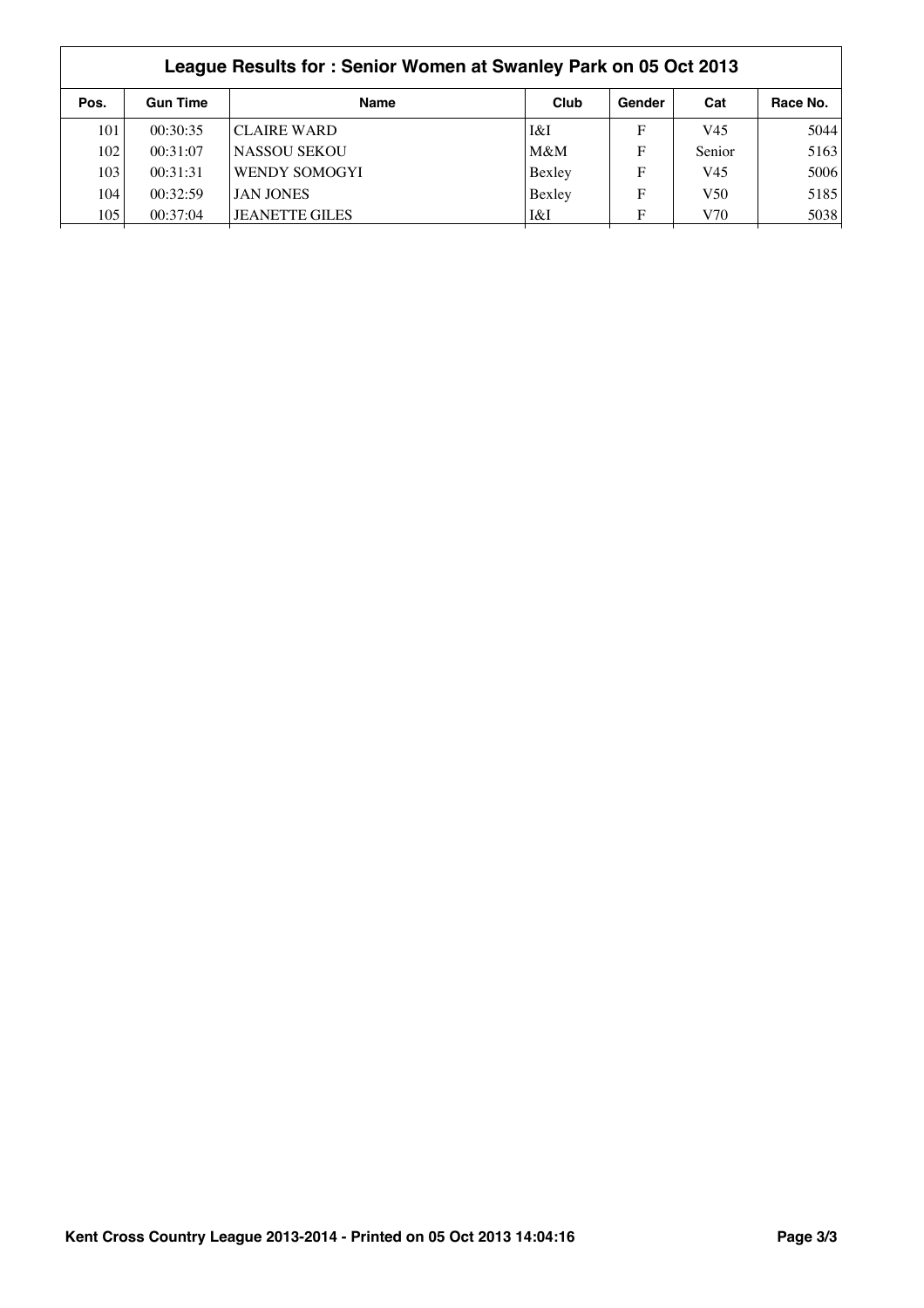|                | League Results for: Senior Men at Swanley Park on 05 Oct 2013 |                       |            |             |                 |                |  |  |
|----------------|---------------------------------------------------------------|-----------------------|------------|-------------|-----------------|----------------|--|--|
| Pos.           | <b>Gun Time</b>                                               | Name                  | Club       | Gender      | Cat             | Race No.       |  |  |
| $\mathbf{1}$   | 00:32:36                                                      | TOM COLLINS           | M&M        | $\mathbf M$ | Senior          | 2              |  |  |
| $\overline{c}$ | 00:32:49                                                      | MICHAEL COLEMAN       | S.Kent     | $\mathbf M$ | Senior          | 286            |  |  |
| 3              | 00:33:03                                                      | <b>BEN COLE</b>       | Ton        | $\mathbf M$ | Senior          | 40             |  |  |
| 4              | 00:33:08                                                      | <b>COREY DE'ATH</b>   | Ton        | $\mathbf M$ | U/20            | 1014           |  |  |
| 5              | 00:33:16                                                      | <b>JAMES WEST</b>     | Ton        | $\mathbf M$ | U/20            | 1023           |  |  |
| 6              | 00:33:20                                                      | <b>SAM COOMBES</b>    | Dartf      | $\mathbf M$ | Senior          | 194            |  |  |
| 7              | 00:33:27                                                      | <b>MAX NICHOLLS</b>   | Ton        | $\mathbf M$ | U/20            | 1020           |  |  |
| 8              | 00:33:28                                                      | <b>CHRIS OLLEY</b>    | Ton        | $\mathbf M$ | U/20            | 1041           |  |  |
| 9              | 00:33:33                                                      | <b>ADAM WRIGHT</b>    | Camb H     | $\mathbf M$ | U/20            | 347            |  |  |
| 10             | 00:33:50                                                      | DANIEL BRADLEY        | Ton        | $\mathbf M$ | Senior          | 36             |  |  |
| 11             | 00:34:11                                                      | <b>JULIAN RENDALL</b> | Ton        | $\mathbf M$ | Senior          | 51             |  |  |
| 12             | 00:34:20                                                      | <b>ANDREW RAYNER</b>  | B&B        | $\mathbf M$ | Senior          | 298            |  |  |
| 13             | 00:34:26                                                      | <b>ALEX HOWARD</b>    | Ton        | $\mathbf M$ | U/20            | 1032           |  |  |
| 14             | 00:34:33                                                      | <b>JAMES TAYLOR</b>   | Ton        | $\mathbf M$ | Senior          | 56             |  |  |
| 15             | 00:34:33                                                      | <b>MARK WILKINS</b>   | M&M        | $\mathbf M$ | Senior          | $\overline{4}$ |  |  |
| 16             | 00:34:45                                                      | <b>ALEX GIBBINS</b>   | B&B        | $\mathbf M$ | Senior          | 295            |  |  |
| 17             | 00:34:50                                                      | <b>CHRIS MINNS</b>    | Beck       | $\mathbf M$ | V40             | 225            |  |  |
| 18             | 00:35:07                                                      | TOM COX               | Ton        | $\mathbf M$ | Senior          | 235            |  |  |
| 19             | 00:35:17                                                      | DANNY KENDALL         | Camb H     | $\mathbf M$ | Senior          | 102            |  |  |
| 20             | 00:35:28                                                      | <b>THOMAS WRIGHT</b>  | Bexley     | $\mathbf M$ | U/20            | 1010           |  |  |
| 21             | 00:35:33                                                      | <b>HARRY PATON</b>    | Ton        | $\mathbf M$ | Senior          | 48             |  |  |
| 22             | 00:35:38                                                      | <b>DANIEL PYNE</b>    | Dartf      | $\mathbf M$ | Senior          | 205            |  |  |
| 23             | 00:35:41                                                      | <b>JAMES GORDON</b>   | Camb H     | $\mathbf M$ | Senior          | 86             |  |  |
| 24             | 00:35:51                                                      | <b>BARRY ROYDEN</b>   | M&M        | $\mathbf M$ | V <sub>45</sub> | 9              |  |  |
| 25             | 00:35:57                                                      | <b>TIM CORBY</b>      | Inv EK     | $\mathbf M$ | Senior          | 250            |  |  |
| 26             | 00:36:02                                                      | NICHOLAS ARMSTRONG    | Bexley     | $\mathbf M$ | U/20            | 1011           |  |  |
| 27             | 00:36:08                                                      | <b>JIM ADDISON</b>    | Beck       | $\mathbf M$ | V40             | 210            |  |  |
| 28             | 00:36:13                                                      | RICHARD TOMLINSON     | M&M        | $\mathbf M$ | V <sub>45</sub> | 19             |  |  |
| 29             | 00:36:18                                                      | <b>NIKI FAULKNER</b>  | Bexley     | $\mathbf M$ | U/20            | 1006           |  |  |
| $30\,$         | 00:36:21                                                      | <b>TIM ERSKINE</b>    | M'stone    | M           | Senior          | 237            |  |  |
| 31             | 00:36:22                                                      | <b>TERRY HAWKEY</b>   | Dartf      | M           | Senior          | 199            |  |  |
| 32             | 00:36:25                                                      | <b>KEITH SANDERS</b>  | Camb H     | $\mathbf M$ | Senior          | 348            |  |  |
| 33             | 00:36:33                                                      | MICHAEL ELLIS         | Ton        | $\mathbf M$ | U/20            | 1016           |  |  |
| 34             | 00:36:35                                                      | <b>TERRY REEVES</b>   | Dartf RR   | $\mathbf M$ | Senior          | 247            |  |  |
| 35             | 00:36:39                                                      | ANDREW FLETCHER       | Folk       | $\mathbf M$ | Senior          | 134            |  |  |
| 36             | 00:36:42                                                      | <b>JOHN CREANE</b>    | S.Kent     | $\mathbf M$ | V40             | 285            |  |  |
| 37             | 00:36:52                                                      | DAVE MCKINLAY         | B&B        | $\mathbf M$ | Senior          | 297            |  |  |
| 38             | 00:36:58                                                      | <b>CHRIS HOLMES</b>   | Inv EK     | $\mathbf M$ | Senior          | 252            |  |  |
| 39             | 00:37:03                                                      | PAUL HASLER           | Padd W     | $\mathbf M$ | V40             | 337            |  |  |
| 40             | 00:37:12                                                      | WILLIAM SOMOGYI       | Bexley     | $\mathbf M$ | U/20            | 1004           |  |  |
| 41             | 00:37:19                                                      | <b>ANDREJS SAFARS</b> | $M\&M$     | $\mathbf M$ | Senior          | 10             |  |  |
| 42             | 00:37:22                                                      | WILLIAM RUIZ          | B&B        | $\mathbf M$ | U/20            | 303            |  |  |
| 43             | 00:37:27                                                      | DANIEL JACKSON        | <b>UKC</b> | $\mathbf M$ | Senior          | 259            |  |  |
| 44             | 00:37:29                                                      | <b>MARK CHAMPION</b>  | I&I        | $\mathbf M$ | V <sub>45</sub> | 63             |  |  |
| 45             | 00:37:30                                                      | TOM MOSELEY           | Beck       | $\mathbf M$ | Senior          | 226            |  |  |
| 46             | 00:37:37                                                      | PETE HANLEY           | $M\&M$     | $\mathbf M$ | Senior          | 21             |  |  |
| 47             | 00:37:49                                                      | <b>NICK VARLEY</b>    | Dartf      | $\mathbf M$ | V40             | 200            |  |  |
| 48             | 00:37:56                                                      | <b>NIGEL LING</b>     | Dartf RR   | $\mathbf M$ | Senior          | 241            |  |  |
| 49             | 00:38:00                                                      | <b>SIMON CULVER</b>   | Beck       | $\mathbf M$ | Senior          | 216            |  |  |
| 50             | 00:38:08                                                      | <b>ANDY HOWEY</b>     | Tun W      | $\mathbf M$ | V50             | 163            |  |  |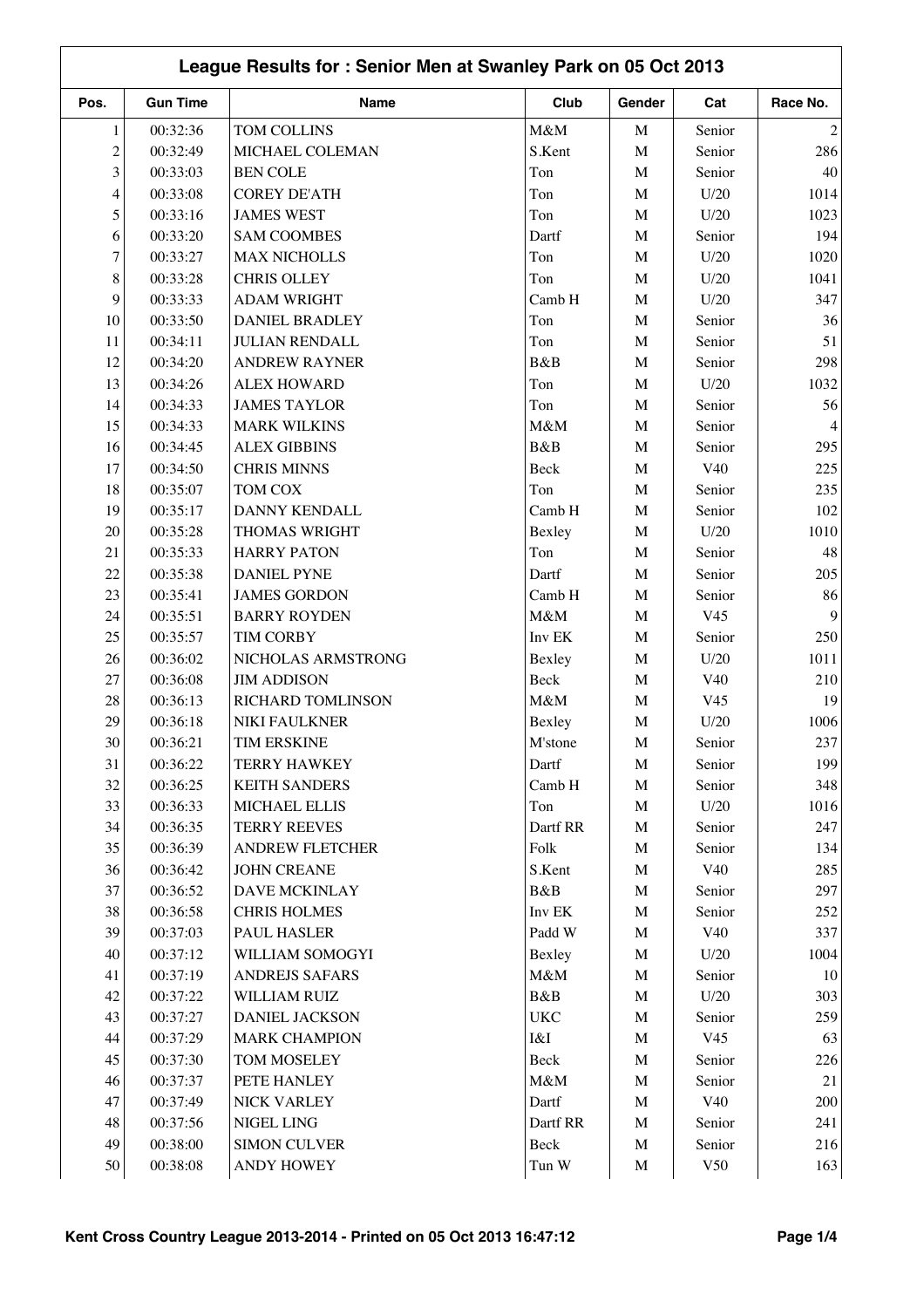| League Results for: Senior Men at Swanley Park on 05 Oct 2013 |                 |                                            |           |             |                        |          |  |
|---------------------------------------------------------------|-----------------|--------------------------------------------|-----------|-------------|------------------------|----------|--|
| Pos.                                                          | <b>Gun Time</b> | <b>Name</b>                                | Club      | Gender      | Cat                    | Race No. |  |
| 51                                                            | 00:38:16        | <b>DAVID WEEKES</b>                        | Folk      | $\mathbf M$ | V <sub>45</sub>        | 140      |  |
| 52                                                            | 00:38:21        | <b>ADAM STYLES</b>                         | Ton       | $\mathbf M$ | V40                    | 55       |  |
| 53                                                            | 00:38:22        | <b>MARK LAING</b>                          | Med Tri   | $\mathbf M$ | V40                    | 278      |  |
| 54                                                            | 00:38:22        | <b>CRAIG SHARP</b>                         | Dartf     | $\mathbf M$ | Senior                 | 197      |  |
| 55                                                            | 00:38:31        | <b>JON ARMSTRONG</b>                       | Bexley    | $\mathbf M$ | V <sub>45</sub>        | 27       |  |
| 56                                                            | 00:38:38        | <b>MALCOLM DAVIES</b>                      | G'wich T  | $\mathbf M$ | Senior                 | 119      |  |
| 57                                                            | 00:38:42        | <b>JON VINTER</b>                          | B&B       | $\mathbf M$ | Senior                 | 299      |  |
| 58                                                            | 00:38:54        | <b>SIMON WHITAKER</b>                      | Tun W     | $\mathbf M$ | V <sub>45</sub>        | 185      |  |
| 59                                                            | 00:38:57        | TONY DUREY                                 | Dartf     | $\mathbf M$ | V50                    | 189      |  |
| 60                                                            | 00:39:01        | <b>TIM LUCAS</b>                           | Tun W     | $\mathbf M$ | Senior                 | 167      |  |
| 61                                                            | 00:39:06        | <b>KEVIN WILLIAMS</b>                      | Ashf AC   | $\mathbf M$ | V <sub>50</sub>        | 307      |  |
| 62                                                            | 00:39:17        | <b>JOHN BRASIER</b>                        | S.Kent    | $\mathbf M$ | Senior                 | 288      |  |
| 63                                                            | 00:39:21        | NICK LITTLE                                | Inv EK    | $\mathbf M$ | Senior                 | 249      |  |
| 64                                                            | 00:39:28        | <b>NOLAN WILKENS</b>                       | Beck      | $\mathbf M$ | Senior                 | 231      |  |
| 65                                                            | 00:39:29        | <b>MARK COATES</b>                         | Ton       | $\mathbf M$ | U/20                   | 1013     |  |
| 66                                                            | 00:39:30        | <b>ROB BAKER</b>                           | G'wich T  | $\mathbf M$ | V <sub>45</sub>        | 115      |  |
| 67                                                            | 00:39:31        | <b>SIMON CARTER</b>                        | Beck      | $\mathbf M$ | Senior                 | 215      |  |
| 68                                                            | 00:39:35        | <b>KEVIN NEWMAN</b>                        | Folk      | $\mathbf M$ | Senior                 | 132      |  |
| 69                                                            | 00:39:37        | STUART WATERMAN                            | Dartf     | $\mathbf M$ | Senior                 | 192      |  |
| 70                                                            | 00:39:41        | <b>STEVE FURY</b>                          | M&M       | $\mathbf M$ | V <sub>45</sub>        | 131      |  |
| 71                                                            | 00:39:44        | WILFREDO CHILLITUPA                        | I&I       | $\mathbf M$ | Senior                 | 64       |  |
| 72                                                            | 00:39:48        | <b>CHRIS DESMOND</b>                       | S'oaks AC | $\mathbf M$ | V50                    | 147      |  |
| 73                                                            | 00:39:54        | DARYL PALFREY                              | Tun W     | $\mathbf M$ | V <sub>45</sub>        | 173      |  |
| 74                                                            | 00:39:56        | <b>ANDREW ARCHER</b>                       | I&I       | $\mathbf M$ | V40                    | 60       |  |
| 75                                                            | 00:40:09        | <b>CLEM DIXON</b>                          | Camb H    | $\mathbf M$ | V <sub>50</sub>        | 81       |  |
| 76                                                            | 00:40:12        | <b>STEVE KEYWOOD</b>                       | Ton       | $\mathbf M$ | V50                    | 43       |  |
| 77                                                            | 00:40:13        |                                            | Ton       | $\mathbf M$ |                        | 42       |  |
|                                                               |                 | <b>MATT HARVEY</b><br><b>SIMON NEVILLE</b> |           |             | Senior                 |          |  |
| 78<br>79                                                      | 00:40:14        |                                            | G'wich T  | $\mathbf M$ | V50<br>V <sub>45</sub> | 110      |  |
|                                                               | 00:40:16        | DAVE HADAWAY                               | Tun W     | $\mathbf M$ |                        | 160      |  |
| 80                                                            | 00:40:17        | <b>BEN MURRELLS</b>                        | Tun W     | M           | Senior                 | 171      |  |
| 81                                                            | 00:40:18        | <b>MATTHEW CLEMENTS</b>                    | Tun W     | M           | V40                    | 156      |  |
| 82                                                            | 00:40:20        | <b>EDWARD STEELE</b>                       | Tun W     | $\mathbf M$ | Senior                 | 334      |  |
| 83                                                            | 00:40:26        | <b>ROBIN BUTLER</b>                        | Ashf D    | $\mathbf M$ | V40                    | 311      |  |
| 84                                                            | 00:40:30        | <b>JAMES BROOKE</b>                        | Inv EK    | $\mathbf M$ | Senior                 | 255      |  |
| 85                                                            | 00:40:40        | <b>JOE CUMBERLAND</b>                      | I&I       | $\mathbf M$ | Senior                 | 66       |  |
| 86                                                            | 00:40:42        | <b>GORDON FORREST</b>                      | Med Tri   | $\mathbf M$ | Senior                 | 282      |  |
| 87                                                            | 00:40:46        | <b>ANDY WOOD</b>                           | Ton       | $\mathbf M$ | V50                    | 59       |  |
| 88                                                            | 00:40:51        | PAUL SPARKS                                | $M\&M$    | $\mathbf M$ | V <sub>45</sub>        | 122      |  |
| 89                                                            | 00:40:53        | <b>TERRY ROFFEY</b>                        | Bexley    | $\mathbf M$ | Senior                 | 24       |  |
| 90                                                            | 00:40:55        | DAVE LANGRIDGE                             | Tun W     | $\mathbf M$ | V40                    | 165      |  |
| 91                                                            | 00:41:01        | <b>CHARLES WINCH</b>                       | Bexley    | $\mathbf M$ | U/20                   | 1009     |  |
| 92                                                            | 00:41:04        | <b>CHRIS LYDON</b>                         | Beck      | $\mathbf M$ | V50                    | 224      |  |
| 93                                                            | 00:41:06        | <b>REUBEN BURFORD</b>                      | Dartf     | $\mathbf M$ | V40                    | 196      |  |
| 94                                                            | 00:41:08        | ANDY JOAD                                  | Tun W     | $\mathbf M$ | V <sub>45</sub>        | 164      |  |
| 95                                                            | 00:41:10        | ROBERT WHITTAKER                           | Inv EK    | $\mathbf M$ | V50                    | 253      |  |
| 96                                                            | 00:41:12        | <b>DAVID RATCLIFFE</b>                     | M&M       | $\mathbf M$ | Senior                 | 3        |  |
| 97                                                            | 00:41:25        | <b>ROBERT FURSEY</b>                       | $M\&M$    | $\mathbf M$ | V50                    | 15       |  |
| 98                                                            | 00:41:26        | DEREK GEORGE                               | I&I       | $\mathbf M$ | V40                    | $70\,$   |  |
| 99                                                            | 00:41:27        | MARK PITCAIRN-KNOWLES                      | Ton       | $\mathbf M$ | V <sub>45</sub>        | 49       |  |
| 100                                                           | 00:41:29        | ADAM FEATHERSTONE                          | Med Tri   | $\mathbf M$ | V40                    | 280      |  |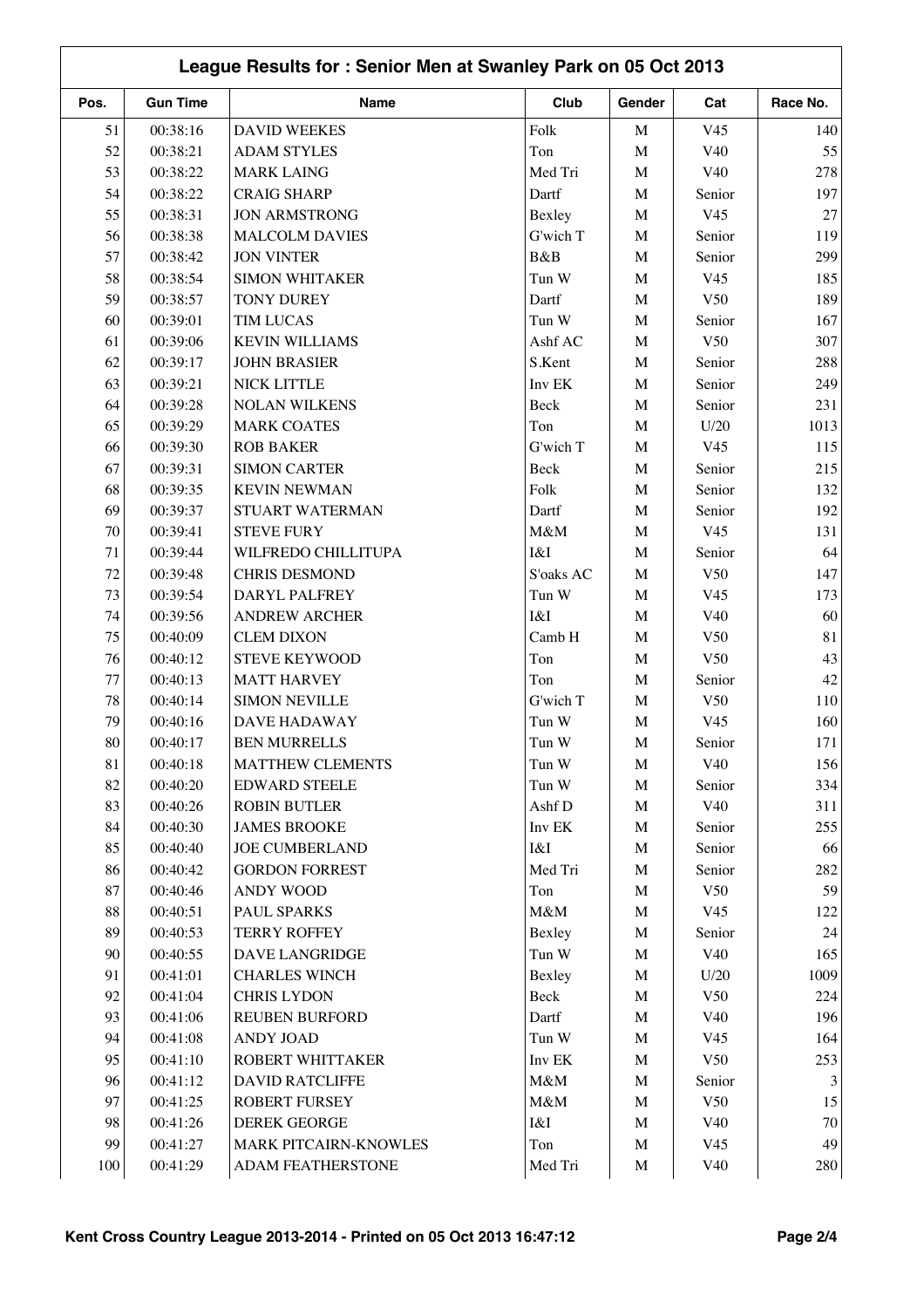| League Results for: Senior Men at Swanley Park on 05 Oct 2013 |                 |                         |              |             |                 |          |
|---------------------------------------------------------------|-----------------|-------------------------|--------------|-------------|-----------------|----------|
| Pos.                                                          | <b>Gun Time</b> | Name                    | Club         | Gender      | Cat             | Race No. |
| 101                                                           | 00:41:34        | STUART NICHOLSON        | Dartf RR     | $\mathbf M$ | Senior          | 246      |
| 102                                                           | 00:41:38        | <b>MAARTEN FADDEGON</b> | <b>UKC</b>   | $\mathbf M$ | Senior          | 262      |
| 103                                                           | 00:41:41        | PETER RIDER             | Folk         | $\mathbf M$ | V40             | 136      |
| 104                                                           | 00:41:55        | <b>TIM WARREN</b>       | Folk         | $\mathbf M$ | Senior          | 340      |
| 105                                                           | 00:42:01        | <b>JOHN BAKER</b>       | Bexley       | $\mathbf M$ | Senior          | 271      |
| 106                                                           | 00:42:08        | <b>GRAHAM MAYNARD</b>   | Camb H       | $\mathbf M$ | V50             | 82       |
| 107                                                           | 00:42:15        | <b>JUSTIN LANE</b>      | $M\&M$       | $\mathbf M$ | Senior          | 125      |
| 108                                                           | 00:42:17        | PHILIP SMITH            | Ashf D       | $\mathbf M$ | V40             | 339      |
| 109                                                           | 00:42:24        | <b>SIMON HOWDEN</b>     | Tun W        | $\mathbf M$ | V40             | 162      |
| 110                                                           | 00:42:29        | PAUL FLETCHER           | Beck         | $\mathbf M$ | V40             | 219      |
| 111                                                           | 00:42:32        | <b>ANDREW LAWES</b>     | B&B          | $\mathbf M$ | V <sub>55</sub> | 300      |
| 112                                                           | 00:42:36        | <b>DAVE FARREL</b>      | Dartf RR     | $\mathbf M$ | V <sub>55</sub> | 245      |
| 113                                                           | 00:42:42        | <b>TIM ORR</b>          | Dartf        | $\mathbf M$ | V <sub>55</sub> | 190      |
| 114                                                           | 00:42:44        | <b>RICH HALL</b>        | B&B          | $\mathbf M$ | Senior          | 296      |
| 115                                                           | 00:42:52        | <b>CHRIS TOPP</b>       | Dartf RR     | $\mathbf M$ | Senior          | 346      |
| 116                                                           | 00:43:02        | <b>ALAN COLLARD</b>     | Tun W        | $\mathbf M$ | V <sub>45</sub> | 157      |
| 117                                                           | 00:43:03        | <b>ANDREW ROBERTSON</b> | Ashf AC      | $\mathbf M$ | Senior          | 338      |
| 118                                                           | 00:43:06        | <b>GARETH WILLIAMS</b>  | $M\&M$       | $\mathbf M$ | V <sub>45</sub> | 23       |
| 119                                                           | 00:43:07        | <b>ANDREW NOBLE</b>     | Folk         | $\mathbf M$ | V <sub>45</sub> | 137      |
| 120                                                           | 00:43:08        | <b>MARTIN HAWKINS</b>   | Camb H       | $\mathbf M$ | V50             | 88       |
| 121                                                           | 00:43:27        | <b>ALEX HALL</b>        | Camb H       | $\mathbf M$ | V50             | 85       |
| 122                                                           | 00:43:30        | <b>JON HUNTER</b>       | Bexley       | $\mathbf M$ | V <sub>45</sub> | 28       |
| 123                                                           | 00:43:30        | MICHAEL REEVES          | Bexley       | $\mathbf M$ | V <sub>45</sub> | 343      |
| 124                                                           | 00:43:38        | DOMINIC WOOLFORD        | S.Kent       | $\mathbf M$ | Senior          | 289      |
| 125                                                           | 00:43:41        | <b>MARK TAYLOR</b>      | Tun W        | $\mathbf M$ | V <sub>60</sub> | 181      |
| 126                                                           | 00:43:50        | <b>ANDREW EAMES</b>     | Beck         | $\mathbf M$ | Senior          | 217      |
| 127                                                           | 00:43:51        | NICHOLAS LEE            | Ton          | M           | V50             | 44       |
| 128                                                           | 00:43:55        | <b>BILLY RADFORD</b>    | <b>UKC</b>   | $\mathbf M$ | Senior          | 269      |
| 129                                                           | 00:43:56        | <b>WAYNE APPS</b>       | Padd W       | $\mathbf M$ | Senior          | 332      |
| 130                                                           | 00:43:56        | <b>CAIN BRADLEY</b>     | Ton          | M           | V50             | 35       |
| 131                                                           | 00:44:06        | <b>ADRIAN MOODY</b>     | M&M          | M           | V50             | 17       |
| 132                                                           | 00:44:08        | <b>JON FISH</b>         | Bexley       | $\mathbf M$ | Senior          | 330      |
| 133                                                           | 00:44:10        | <b>CHARLES POPE</b>     | Tun W        | $\mathbf M$ | V <sub>45</sub> | 174      |
| 134                                                           | 00:44:16        | <b>JAMIE WHITE</b>      | Tun W        | $\mathbf M$ | V <sub>45</sub> | 186      |
| 135                                                           | 00:44:20        | <b>ADRIAN MARSHALL</b>  | Tun W        | $\mathbf M$ | V50             | 169      |
| 136                                                           | 00:44:35        | <b>CHRIS THOMPSON</b>   | I&I          | $\mathbf M$ | V <sub>55</sub> | 78       |
| 137                                                           | 00:44:38        | TOM WITKOWICZ           | M&M          | $\mathbf M$ | Senior          | 14       |
| 138                                                           | 00:44:43        | <b>BRIAN BUCKWELL</b>   | Ton          | $\mathbf M$ | V60             | 38       |
| 139                                                           | 00:44:52        | <b>MATT PRIOR</b>       | $_{\rm UKC}$ | $\mathbf M$ | U/20            | 1044     |
| 140                                                           | 00:44:53        | <b>CHARLES WHITMORE</b> | Ton          | $\mathbf M$ | V50             | 57       |
| 141                                                           | 00:44:57        | STUART STRUTTON         | G'wich T     | $\mathbf M$ | Senior          | 120      |
| 142                                                           | 00:45:05        | MICHAEL RUSSELL         | Tun W        | $\mathbf M$ | V <sub>45</sub> | 176      |
| 143                                                           | 00:45:25        | STEPHEN WINFIELD        | Beck         | $\mathbf M$ | V50             | 232      |
| 144                                                           | 00:45:38        | <b>WILLIAM JONES</b>    | Larkf        | $\mathbf M$ | Senior          | 323      |
| 145                                                           | 00:45:42        | WILLIAM SMITH           | S.Kent       | $\mathbf M$ | Senior          | 287      |
| 146                                                           | 00:45:49        | <b>CHRIS DELLOW</b>     | Dartf RR     | $\mathbf M$ | V60             | 344      |
| 147                                                           | 00:46:04        | <b>CHRIS FORD</b>       | Med Tri      | $\mathbf M$ | V <sub>45</sub> | 283      |
| 148                                                           | 00:46:08        | <b>HENRY LEWIS</b>      | Beck         | $\mathbf M$ | Senior          | 223      |
| 149                                                           | 00:46:24        | <b>ANDREW EVANS</b>     | S'oaks AC    | $\mathbf M$ | V40             | 150      |
| 150                                                           | 00:46:30        | <b>MARK SCHOFIELD</b>   | Ton          | $\mathbf M$ | V <sub>45</sub> | 53       |